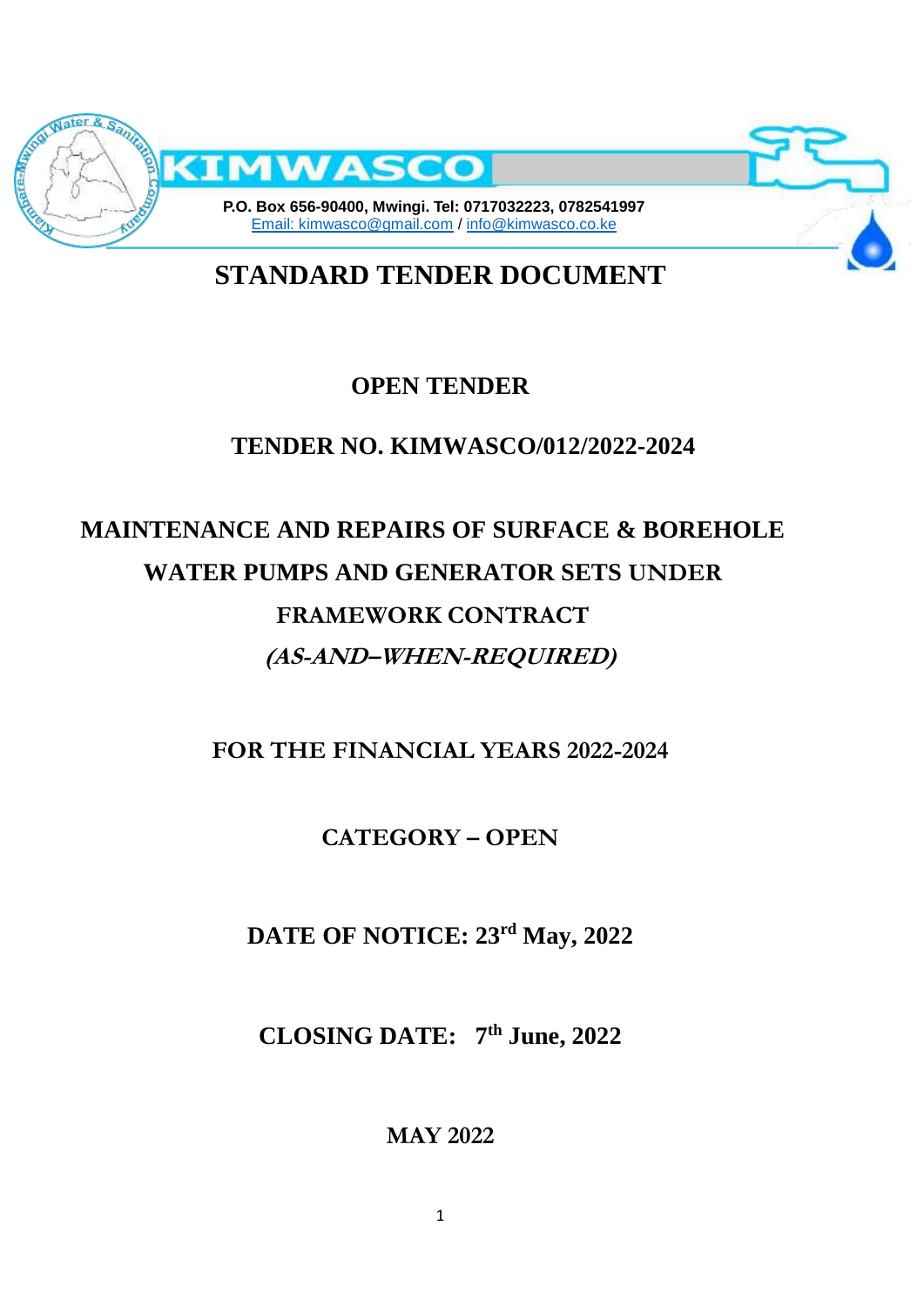#### **INTRODUCTION**

- 1.1 This Standard Tender Document has been prepared for use by public entities in Kenya
- 1.2 The following general directions should be observed when using the document.
	- (a) Specific details should be furnished in the Invitation to Tender and in the special conditions of contract. The final documents to be provided to the tenderers should not have blank spaces or give options
	- (b) The Instructions to Tenderers and the general conditions of contract should remain unchanged. Any necessary amendments to these parts should be made through the special conditions of contract and the appendix to instructions to tenderers.

1.3 (a) Information contained in the Invitation to Tender shall conform to the data and information in the tender documents to enable potential tenderers to decide whether or not to participate and shall indicate any important tender requirements.

> (c) The Invitation to tender shall be issued as an advertisement in accordance with the regulations or a letter of invitation addressed to tenderers who have expressed interest following the invitation for expression of interest for which the invited

## **SECTION I INVITATION TO TENDER DATE; 23rd May, 2022**

#### *MAINTENANCE & REPAIRS OF WATER PUMPS, BOREHOLES & GENERATOR SETS UNDER FRAMEWORK CONTRACT - AS-AND-WHEN-REQUIRED TENDER NO. KIMWASCO/012/2022 - 2024*

Kiambere-Mwingi Water & Sanitation Company invites sealed bids from eligible candidates for supply/provision of the above item/services/works.

1.1 Interested eligible candidates may view/obtain the tender document by downloading it from the Kiambere-Mwingi Water & Sanitation Company's website: **[www.kimwasco.co.ke](http://www.kimwasco.co.ke/)**

2.0 Completed tender documents are to be enclosed in plain sealed envelopes marked with tender reference number and be deposited in the tender box situated at the **Kiambere-Mwingi Water & Sanitation Company, Mwingi Town Offices, Kenya News Agency building, Kyuso Garissa Road Junction** on or before **7 th June, 2022 at 12:00 noon.** 

2.1 Prices quoted should be net inclusive of all taxes and delivery must be in Kenya Shillings and shall remain valid for 120 days from the closing date of the tender.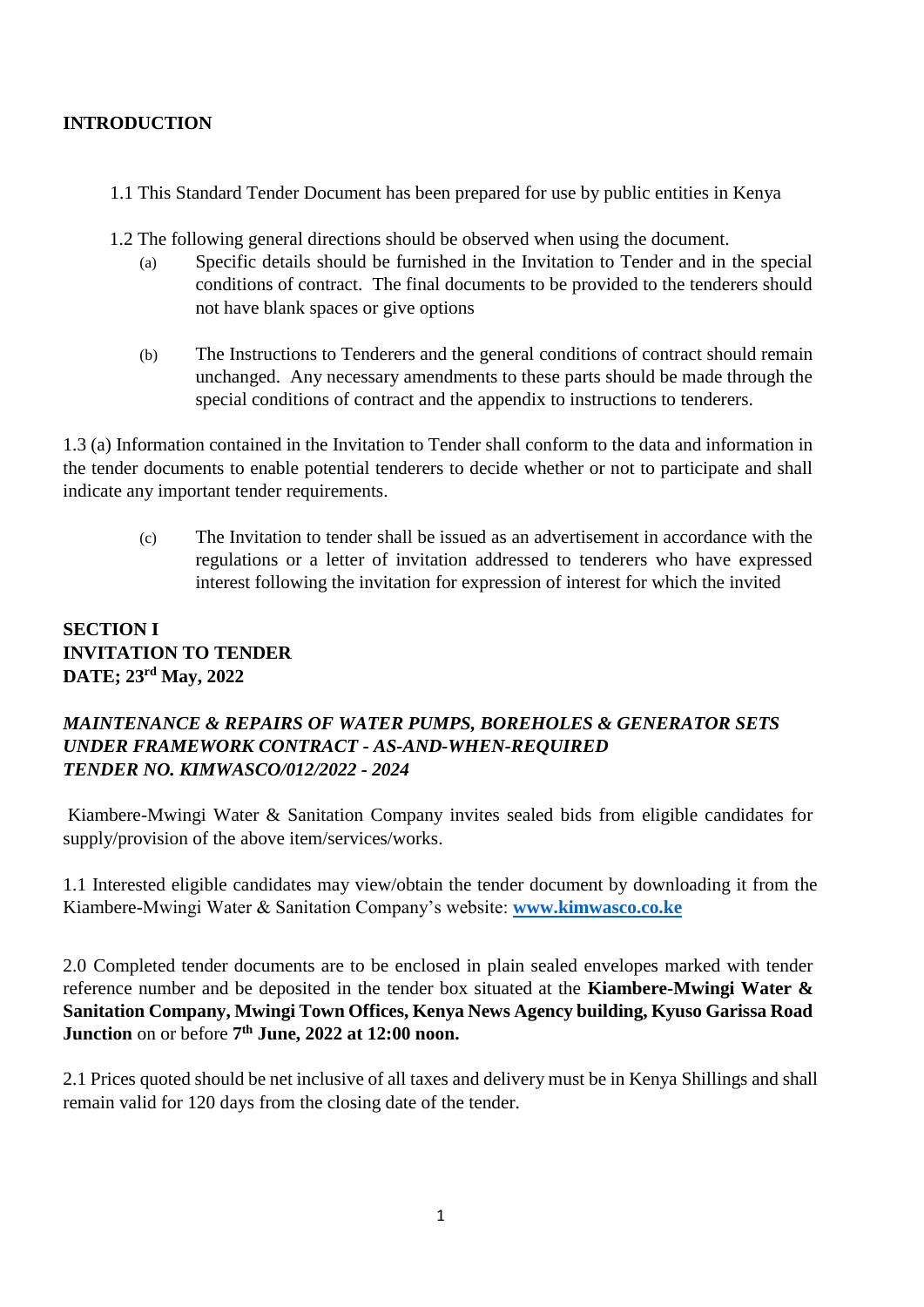2.2 Tenders will be opened immediately thereafter in the presence of the Candidates or their representatives who choose to attend at the address given above.

**THE MANAGING DIRECTOR KIAMBERE- MWINGI WATER & SANITATION CO. PO BOX 656 – 90400 MWINGI**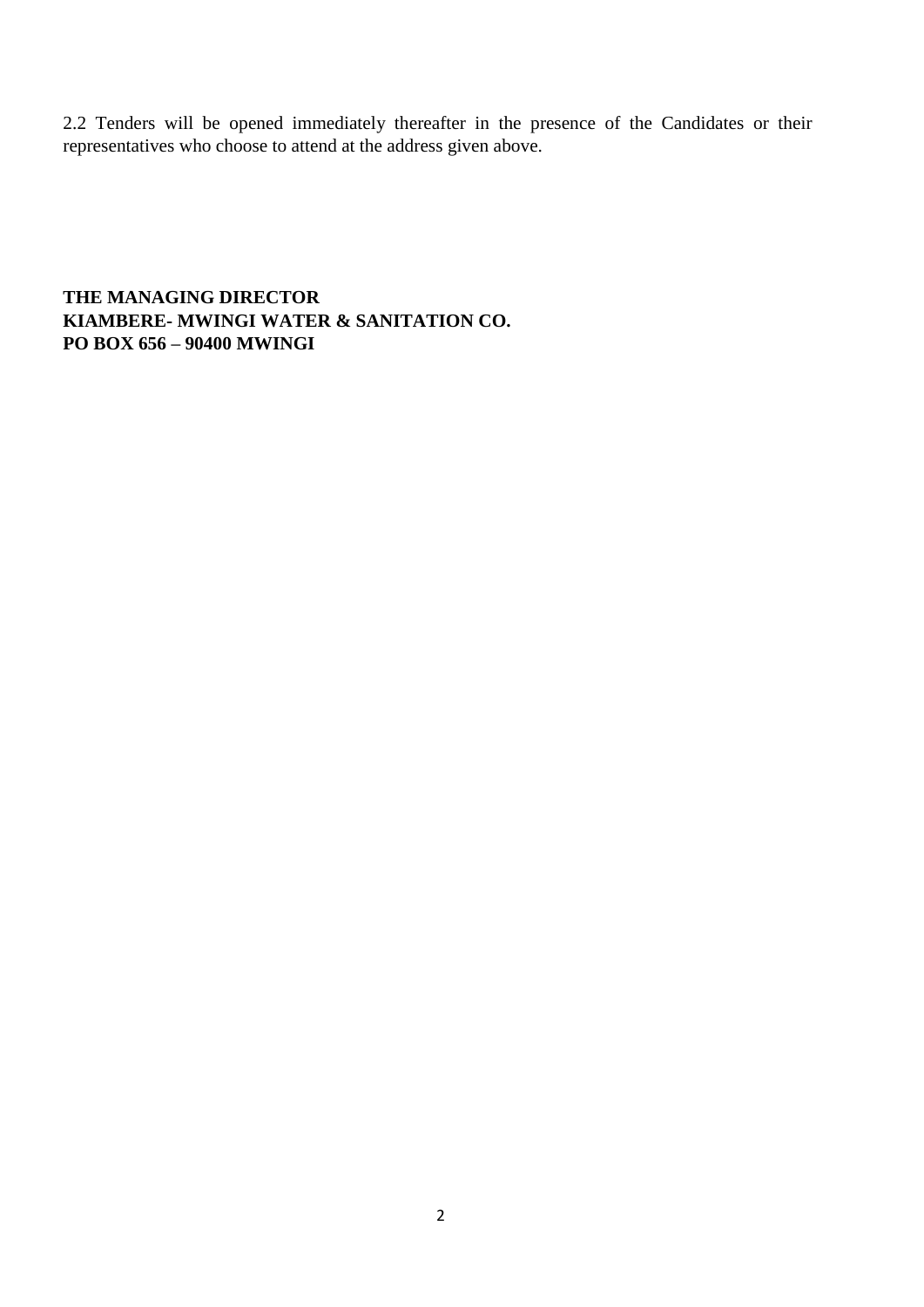#### **SECTION II - INSTRUCTIONS TO TENDERERS**

#### **2.1 Eligible Tenderers**

2.1.1 This Invitation for Tenders is open to all tenderers eligible as described in the Invitation to Tender. Successful tenderers shall complete the supply of goods by the intended completion date specified in the Schedule of Requirements Section VI.

2.1.2 The procuring entity's employees, committee members, board members and their relative (spouse and children) are not eligible to participate in the tender.

2.1.3 Tenderers shall provide the qualification information statement that the tenderer (including all members of a joint venture and subcontractors) is not associated, or have been associated in the past, directly or indirectly, with a firm or any of its affiliates which have been engaged by the Procuring entity to provide consulting services for the preparation of the design, specifications, and other documents to be used for the procurement of the goods under this Invitation for tenders.

2.1.4 Tenderers shall not be under a declaration of ineligibility for corrupt and fraudulent practices.

#### **2.2 Eligible Goods**

2.2.1 All goods to be supplied under the contract shall have their origin in eligible source countries.

2.2.2 For purposes of this clause, "origin" means the place where the goods are mined, grown, or produced. Goods are produced when, through manufacturing, processing, or substantial and major assembly of components, a commercially-recognized product results that is substantially different in basic characteristics or in purpose or utility from its components

2.2.3 The origin of goods is distinct from the nationality of the tenderer.

#### **2.3 Cost of Tendering**

2.3.1 The Tenderer shall bear all costs associated with the preparation and submission of its tender, and the procuring entity, will in no case be responsible or liable for those costs, regardless of the conduct or outcome of the tendering process.

2.3.2 All firms found capable of performing the contract satisfactorily in accordance with the set prequalification criteria shall be prequalified.

#### **2.4. The Tender Document**

2.4.1 The tender document comprises the documents listed below and addenda issued in accordance with clause 2.6 of these instructions to Tenderers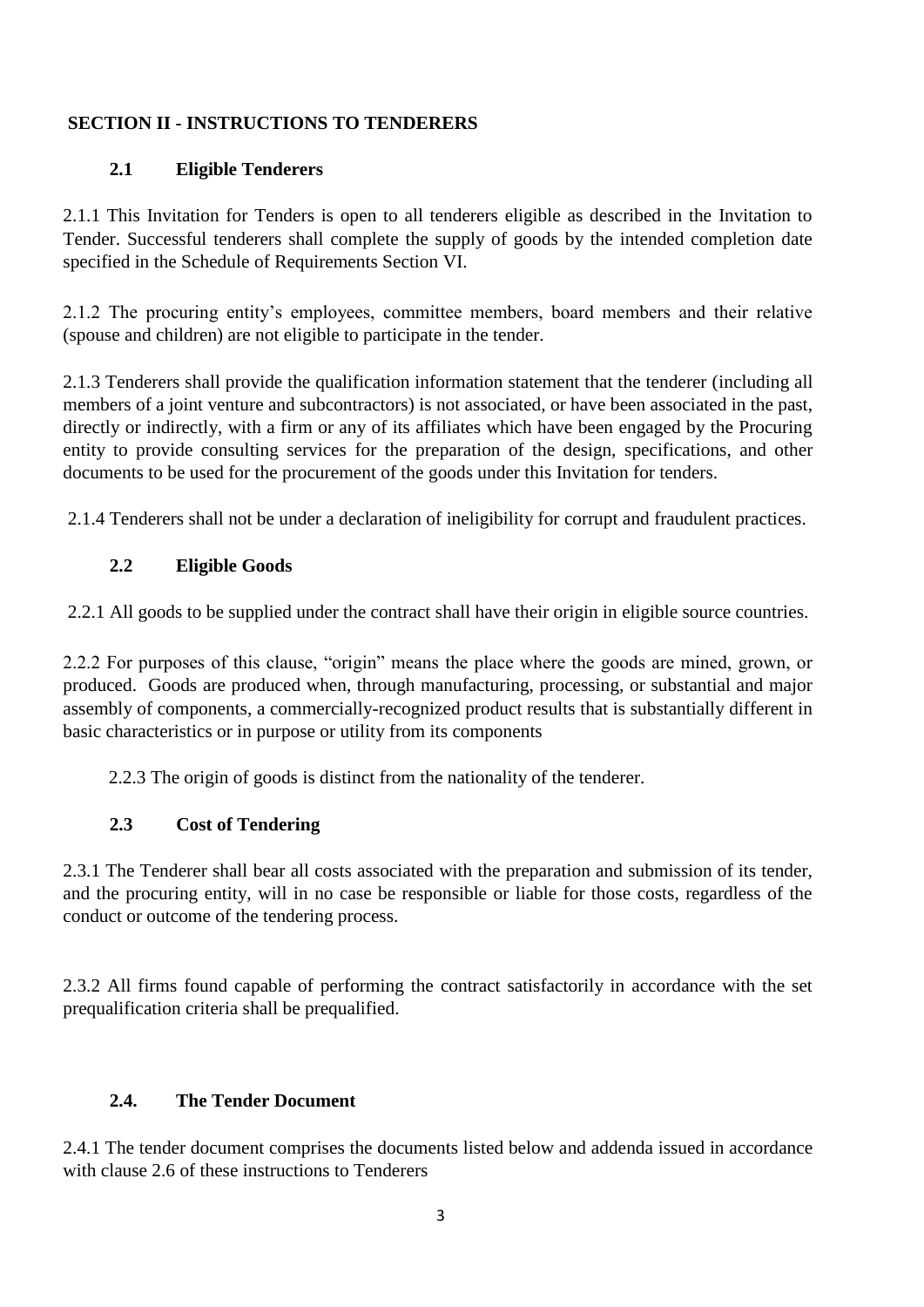- (i) Invitation to Tender (ii) Instructions to tenderers (iii) General Conditions of Contract (iv) Special Conditions of Contract (v) Schedule of requirements (vi) Technical Specifications (vii) Tender Form and Price Schedules (viii) Tender Security Form (ix) Contract Form (x) Performance Security Form (xi) Bank Guarantee for Advance Payment Form
- (xii) Manufacturer's Authorization Form
- (xiii) Confidential Business Questionnaire

2.4.2 The Tenderer is expected to examine all instructions, forms, terms, and specifications in the tender documents. Failure to furnish all information required by the tender documents or to submit a tender not substantially responsive to the tender documents in every respect will be at the tenderers risk and may result in the rejection of its tender.

#### **2.5 Clarification of Documents**

2.5.1 A prospective tenderer requiring any clarification of the tender document may notify the Procuring entity in writing or by post at the entity's address indicated in the Invitation to Tender. The Procuring entity will respond in writing to any request for clarification of the tender documents, which it receives not later than seven (7) days prior to the deadline for the submission of tenders, prescribed by the procuring entity. Written copies of the Procuring entities response (including an explanation of the query but without identifying the source of inquiry) will be sent to all prospective tenderers that have received the tender document.

2.5.2 The procuring entity shall reply to any clarifications sought by the tenderer within 3 days of receiving the request to enable the tenderer to make timely submission of its tender.

#### **2.6 Amendment of Documents**

2.6.1 At any time prior to the deadline for submission of tenders, the Procuring entity, for any reason, whether at its own initiative or in response to a clarification requested by a prospective tenderer, may modify the tender documents by amendment.

2.6.2 All prospective candidates that have received the tender documents will be notified of the amendment in writing or by post and will be binding on them.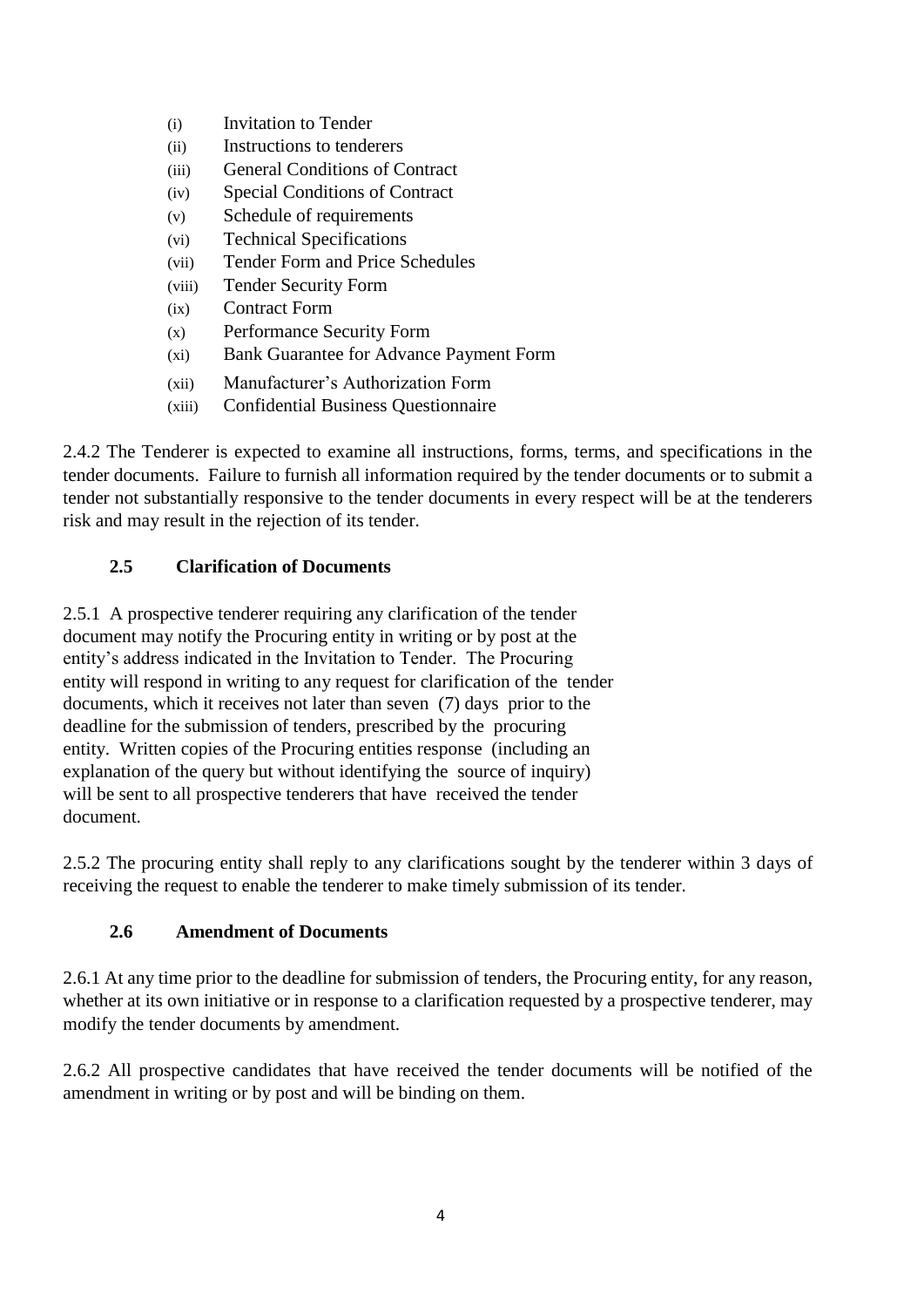2.6.3 In order to allow prospective tenderers reasonable time in which to take the amendment into account in preparing their tenders, the Procuring entity, at its discretion, may extend the deadline for the submission of tenders.

## **2.7 Language of Tender**

2.7.1 The tender prepared by the tenderer, as well as all correspondence and documents relating to the tender exchange by the tenderer and the Procuring entity, shall be written in English language, provided that any printed literature furnished by the tenderer may be written in another language provided they are accompanied by an accurate English translation of the relevant passages in which case, for purposes of interpretation of the tender, the English translation shall govern.

## **2.8 Documents Comprising of Tender**

2.8.1 The tender prepared by the tenderers shall comprise the following components (a) a Tender Form and a Price Schedule completed in accordance with paragraph 2.9, 2.10 and 2.11 below

- (b) documentary evidence established in accordance with paragraph 2.1 that the tenderer is eligible to tender and is qualified to perform the contract if its tender is accepted;
- (c) documentary evidence established in accordance with paragraph 2.2 that the goods and ancillary services to be supplied by the tenderer are eligible goods and services and conform to the tender documents; and
- (d) tender security furnished in accordance with paragraph 2.14

## **2.9 Tender Forms**

2.9.1 The tenderer shall complete the Tender Form and the appropriate Price Schedule furnished in the tender documents, indicating the goods to be supplied, a brief description of the goods, their country of origin, quantity, and prices.

## **2.10 Tender Prices**

2.10.1 The tenderer shall indicate on the appropriate Price Schedule the unit prices and total tender price of the goods it proposes to supply under the contract

2.10.2 Prices indicated on the Price Schedule shall include all costs including taxes, insurances and delivery to the premises of the entity.

2.10.3 Prices quoted by the tenderer shall be fixed during the Tender's performance of the contract and not subject to variation on any account. A tender submitted with an adjustable price quotation will be treated as non-responsive and will be rejected, pursuant to paragraph 2.22

2.10.4 The validity period of the tender shall be 60 days from the date of opening of the tender.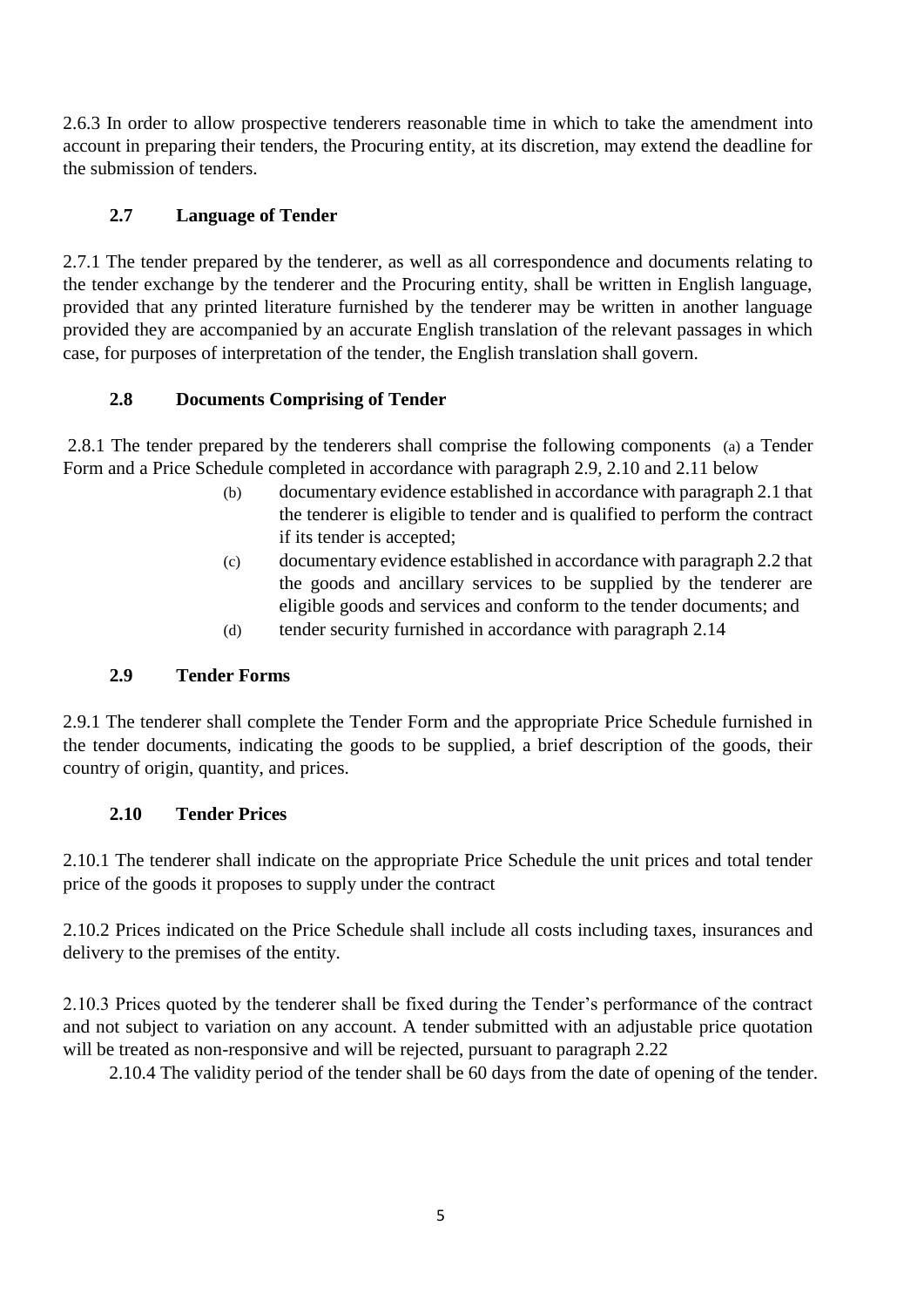## **2.11 Tender Currencies**

2.11.1 Prices shall be quoted in Kenya Shillings unless otherwise specified in the Appendix to Instructions to Tenderers.

#### **2.12 Tenderers Eligibility and Qualifications**

2.12.1 Pursuant to paragraph 2.1. the tenderer shall furnish, as part of its tender, documents establishing the tenderers eligibility to tender and its qualifications to perform the contract if its tender is accepted.

2.12.2The documentary evidence of the tenderers eligibility to tender shall establish to the Procuring entity's satisfaction that the tenderer, at the time of submission of its tender, is from an eligible source country as defined under paragraph 2.1

2.12.3The documentary evidence of the tenderers qualifications to perform the contract if its tender is accepted shall be established to the Procuring entity's satisfaction;

- (a) that, in the case of a tenderer offering to supply goods under the contract which the tenderer did not manufacture or otherwise produce, the tenderer has been duly authorized by the goods' Manufacturer or producer to supply the goods.
- (b) that the tenderer has the financial, technical, and production capability necessary to perform the contract;
- (c) that, in the case of a tenderer not doing business within Kenya, the tenderer is or will be (if awarded the contract) represented by an Agent in Kenya equipped, and able to carry out the Tenderer's maintenance, repair, and spare partsstocking obligations prescribed in the Conditions of Contract and/or Technical Specifications.

## **2.13 Goods Eligibility and Conformity to Tender Documents**

2.13.1 Pursuant to paragraph 2.2 of this section, the tenderer shall furnish, as part of its tender documents establishing the eligibility and conformity to the tender documents of all goods which the tenderer proposes to supply under the contract

2.13.2 The documentary evidence of the eligibility of the goods shall consist of a statement in the Price Schedule of the country of origin of the goods and services offered which shall be confirmed by a certificate of origin issued at the time of shipment.

2.13.3 The documentary evidence of conformity of the goods to the tender documents may be in the form of literature, drawings, and data, and shall consist of:

- (a) a detailed description of the essential technical and performance characteristic of the goods;
- (b) a list giving full particulars, including available source and current prices of spare parts, special tools, etc., necessary for the proper and continuing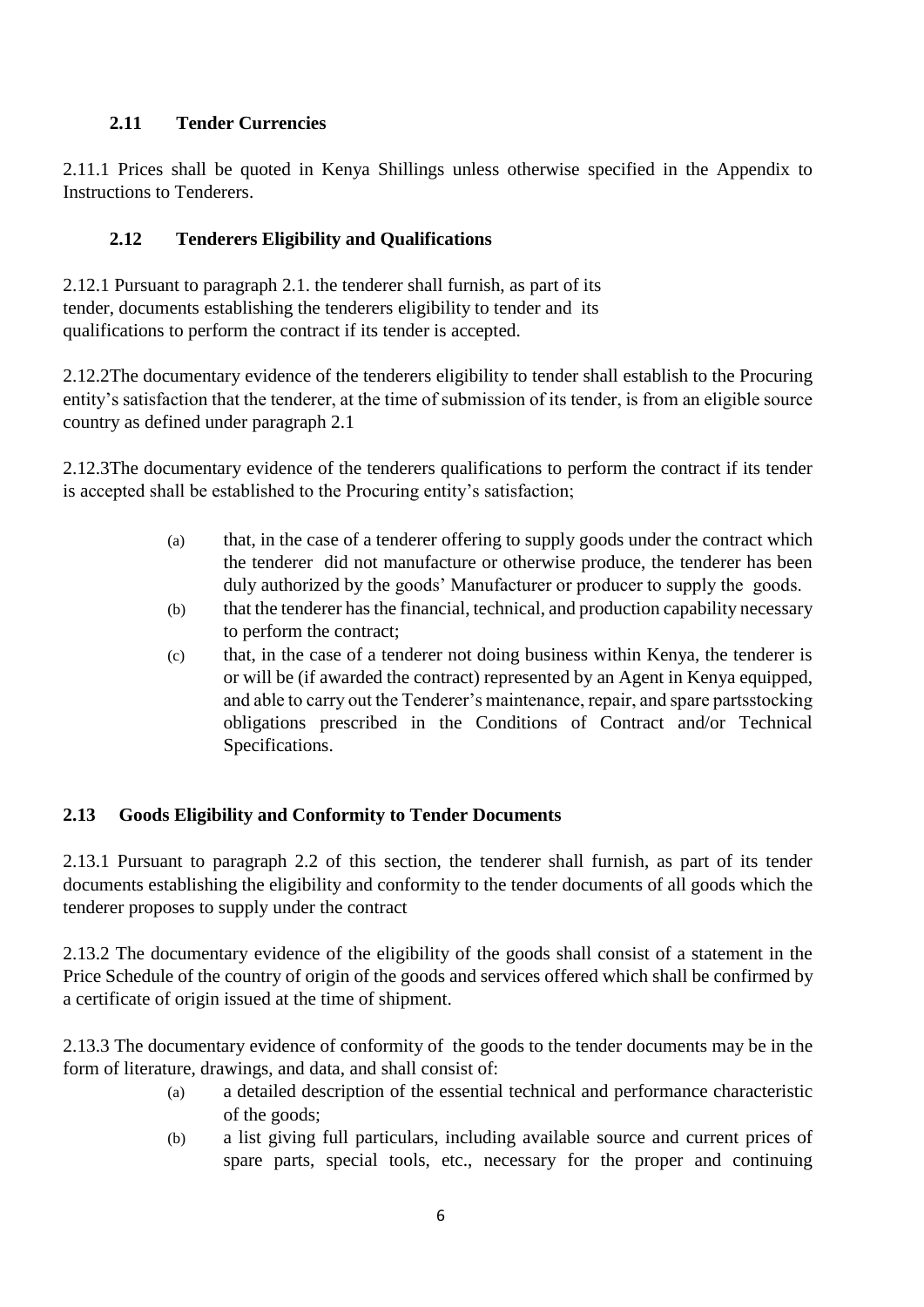functioning of the goods for a period of two (2) years, following commencement of the use of the goods by the Procuring entity; and

(c) a clause-by-clause commentary on the Procuring entity's Technical Specifications demonstrating substantial responsiveness of the goods and service to those specifications, or a statement of deviations and exceptions to the provisions of the Technical Specifications.

2.13.4 For purposes of the documentary evidence to be furnished pursuant to paragraph 2.13.3(c) above, the tenderer shall note that standards for workmanship, material, and equipment, as well as references to brand names or catalogue numbers designated by the Procurement entity in its Technical Specifications, are intended to be descriptive only and not restrictive. The tenderer may substitute alternative standards, brand names, and/or catalogue numbers in its tender, provided that it demonstrates to the Procurement entity's satisfaction that the substitutions ensure substantial equivalence to those designated in the Technical Specifications.

#### **2.14 Tender Security**

2.14.1 The tenderer shall furnish, as part of its tender, a tender security for the amount specified in the Appendix to Invitation to Tenderers.

2.14.2 The tender security shall be in the amount of  $0.5 - 2$  per cent of the tender price. (No tender security is Required)

2.14.3 The tender security is required to protect the Procuring entity against the risk of Tenderer's conduct which would warrant the security's forfeiture, pursuant to paragraph 2.14.7

2.14.4 The tender security shall be denominated in Kenya Shillings or in another freely convertible currency, and shall be in the form of a bank guarantee or a bank draft issued by a reputable bank located in Kenya or abroad, or a guarantee issued by a reputable insurance company in the form provided in the tender documents or another form acceptable to the Procuring entity and valid for thirty (30) days beyond the validity of the tender.

2.14.5 Any tender not secured in accordance with paragraph 2.14.1 and 2.14.3 will be rejected by the Procuring entity as non responsive, pursuant to paragraph 2.22

2.14.6 Unsuccessful Tenderer's tender security will be discharged or returned as promptly as possible as but not later than thirty (30) days after the expiration of the period of tender validity prescribed by the Procuring entity.

2.14.7 The successful Tenderer's tender security will be discharged upon the tenderer signing the contract, pursuant to paragraph 2.27 and furnishing the performance security, pursuant to paragraph 2.28

2.14.8 The tender security may be forfeited: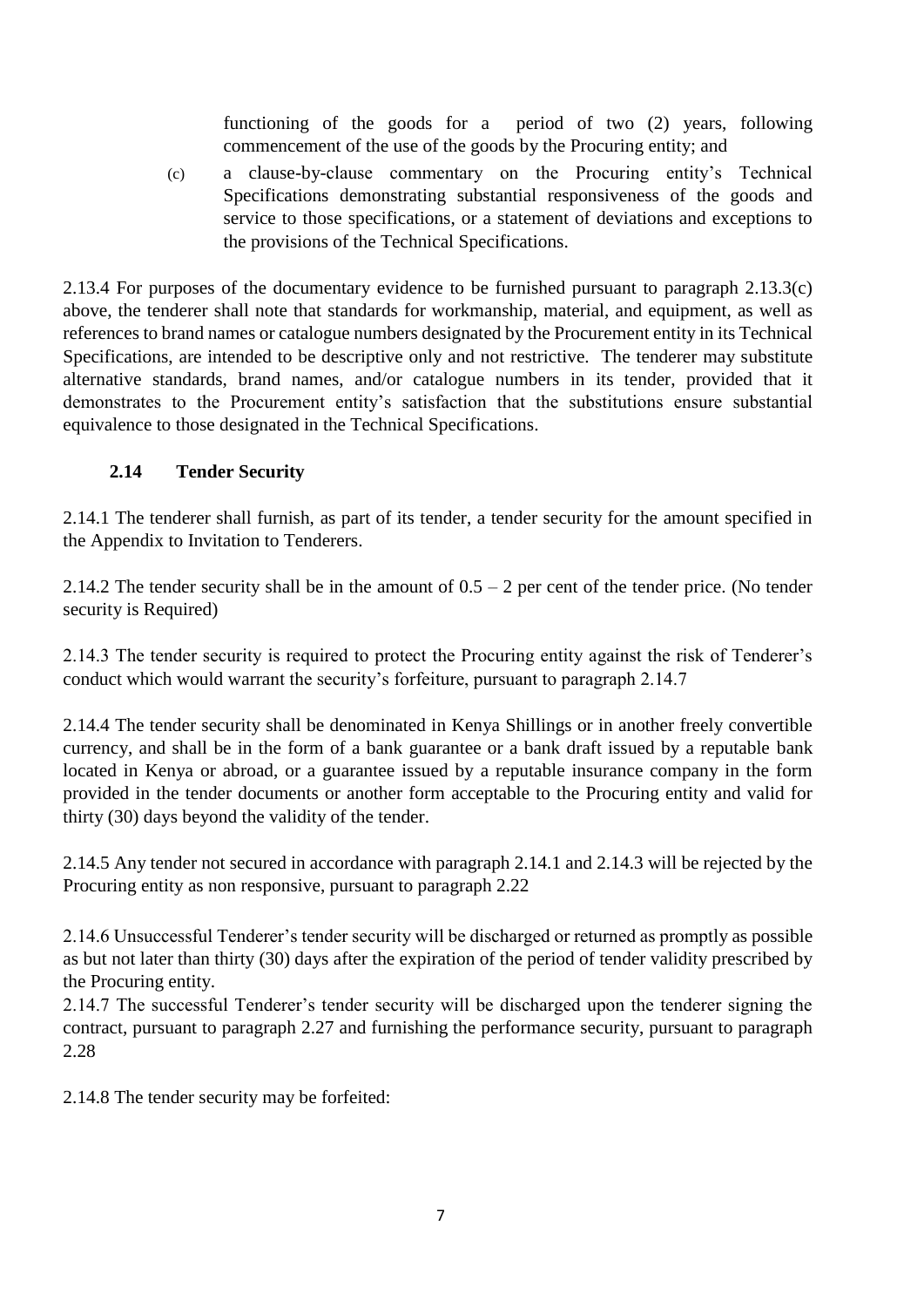(a) if a tenderer withdraws its tender during the period of tender validity specified by the procuring entity on the Tender Form; or (b) in the case of a successful tenderer, if the tenderer fails: (i) to sign the contract in accordance with paragraph 2.27 or

(ii) to furnish performance security in accordance with paragraph 2.28

## **2.15 Validity of Tenders**

2.15.1 Tenders shall remain valid for 90 days or as specified in the Invitation to Tender after the date of tender opening prescribed by the Procuring entity, pursuant to paragraph 2.18. A tender valid for a shorter period shall be rejected by the Procuring entity as non responsive.

2.15.2 In exceptional circumstances, the Procuring entity may solicit the Tenderer's consent to an extension of the period of validity. The request and the responses thereto shall be made in writing. The tender security provided under paragraph 2.14 shall also be suitably extended. A tenderer may refuse the request without forfeiting its tender security. A tenderer granting the request will not be required nor permitted to modify its tender.

## **2.16 Format and Signing of Tender**

2.16.1 The Procuring entity shall prepare two copies of the tender, clearly marking each "ORIGINAL TENDER" and "COPY OF TENDER," as appropriate. In the event of any discrepancy between them, the original shall govern.

2.16.2 The original and all copies of the tender shall be typed or written in indelible ink and shall be signed by the tenderer or a person or persons duly authorized to bind the tenderer to the contract. The latter authorization shall be indicated by written powerof-attorney accompanying the tender. All pages of the tender, except for unamended printed literature, shall be initialed by the person or persons signing the tender.

2.16.3 The tender shall have no interlineations, erasures, or overwriting except as necessary to correct errors made by the tenderer, in which case such corrections shall be initialed by the person or persons signing the tender.

## **2.17 Sealing and Marking of Tenders**

2.17.1 The Tenderer shall seal the original and each copy of the tender in separate envelopes, duly marking the envelopes as "ORIGINAL" and "COPY." The envelopes shall then be sealed in an outer envelope.

2.17.2 The inner and outer envelopes shall:

(a) be addressed to the Procuring entity at the address given in the Invitation to Tender: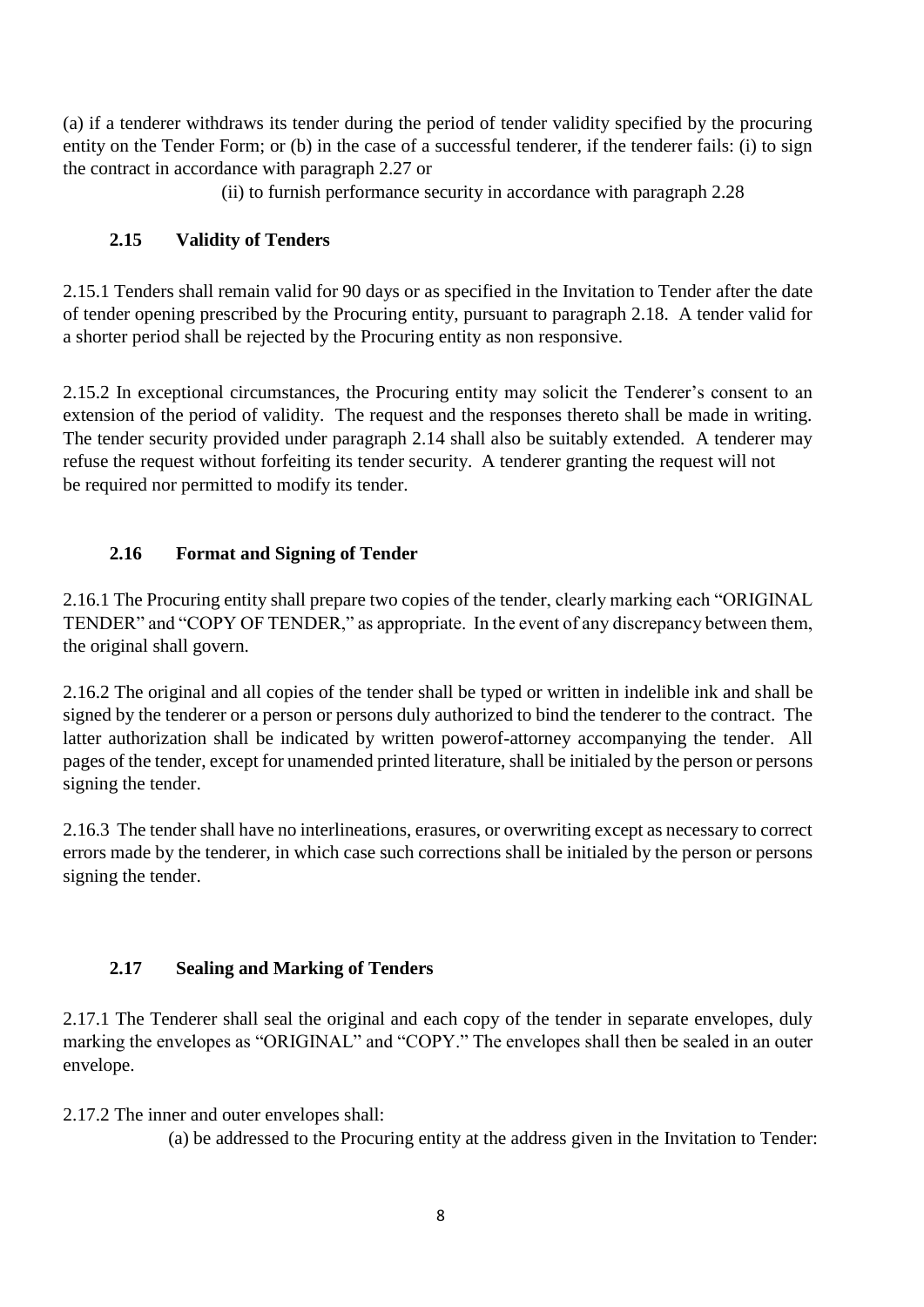2.17.3 The inner envelopes shall also indicate the name and address of the tenderer to enable the tender to be returned unopened in case it is declared "late".

2.17.4 If the outer envelope is not sealed and marked as required by paragraph 2.17.2, the Procuring entity will assume no responsibility for the tender's misplacement or premature opening.

## **2.18 Deadline for Submission of Tenders**

2.18.1 The Procuring entity may, at its discretion, extend this deadline for the submission of tenders by amending the tender documents in accordance with paragraph 2.6, in which case all rights and obligations of the Procuring entity and candidates previously subject to the deadline will therefore be subject to the deadline as extended

## **2.19 Modification and Withdrawal of Tenders**

2.19.1 The tenderer may modify or withdraw its tender after the tender's submission, provided that written notice of the modification, including substitution or withdrawal of the tenders, is received by the Procuring Entity prior to the deadline prescribed for submission of tenders.

2.19.2 The Tenderer's modification or withdrawal notice shall be prepared, sealed, marked, and dispatched in accordance with the provisions of paragraph 2.17. A withdrawal notice may also be sent by cable, telex but followed by a signed confirmation copy, postmarked not later than the deadline for submission of tenders.

2.19.3 No tender may be modified after the deadline for submission of tenders.

2.19.4 No tender may be withdrawn in the interval between the deadline for submission of tenders and the expiration of the period of tender validity specified by the tenderer on the Tender Form. Withdrawal of a tender during this interval may result in the Tenderer's forfeiture of its tender security, pursuant to paragraph 2.14.7

2.19.5 The procuring entity may at any time terminate procurement proceedings before contract award and shall not be liable to any person for the termination.

2.19.6 The procuring entity shall give prompt notice of the termination to the tenderers and on request give its reasons for termination within 14 days of receiving the request from any tenderer.

## **2.20 Opening of Tenders**

2.20.1 The Procuring entity will open all tenders in the presence of tenderers' representatives who choose to attend, at and in the location specified in the Invitation to Tender.

The tenderers' representatives who are present shall sign a register evidencing their attendance.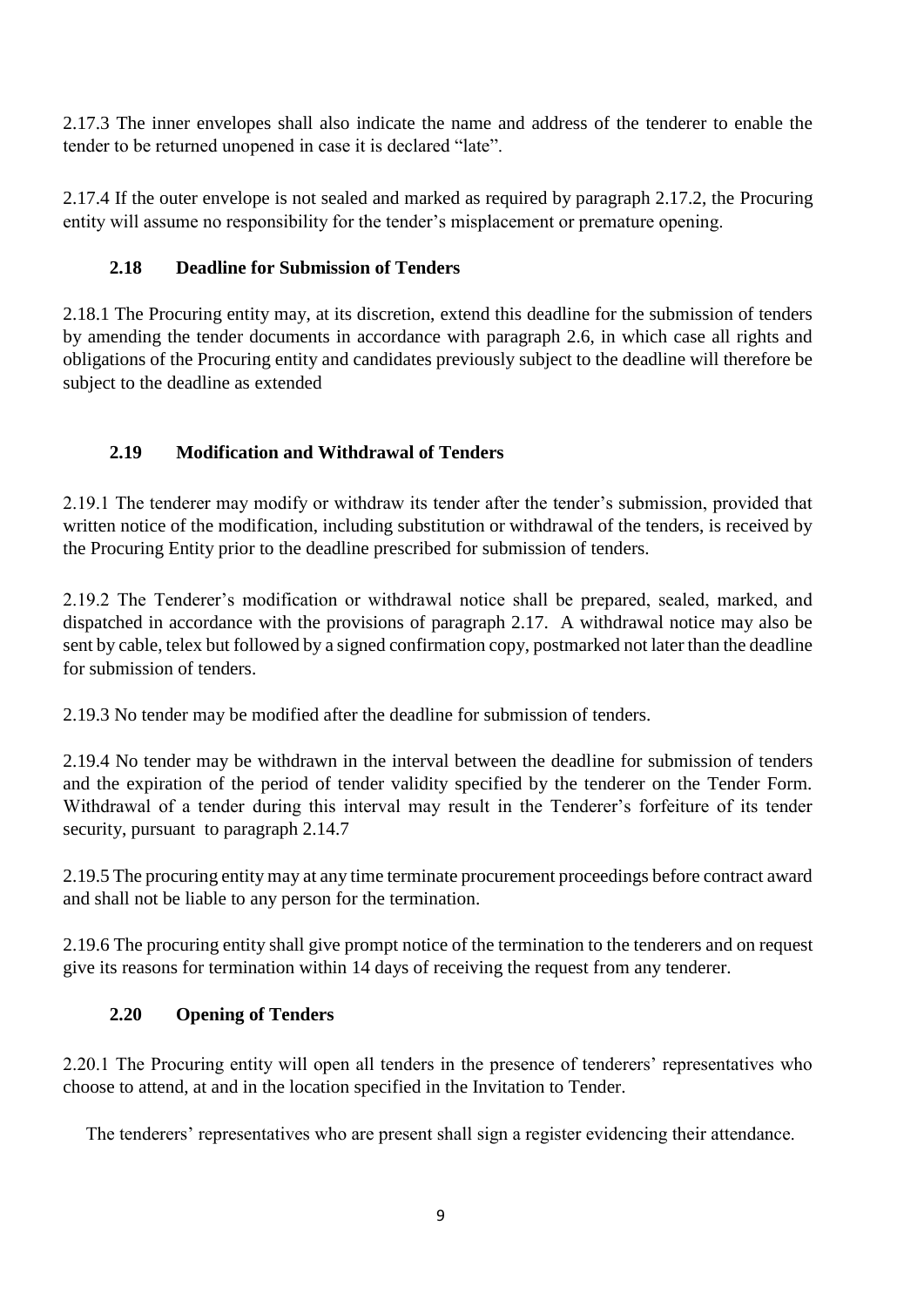2.20.2 The tenderers' names, tender modifications or withdrawals, tender prices, discounts and the presence or absence of requisite tender security and such other details as the Procuring entity, at its discretion, may consider appropriate, will be announced at the opening.

2.20.3 The Procuring entity will prepare minutes of the tender opening.

## **2.21 Clarification of Tenders**

2.21.1 To assist in the examination, evaluation and comparison of tenders the Procuring entity may, at its discretion, ask the tenderer for a clarification of its tender. The request for clarification and the response shall be in writing, and no change in the prices or substance of the tender shall be sought, offered, or permitted.

2.21.2 Any effort by the tenderer to influence the Procuring entity in the Procuring entity's tender evaluation, tender comparison or contract award decisions may result in the rejection of the tenderers' tender.

## **2.22 Preliminary Examination**

2.22.1 The Procuring entity will examine the tenders to determine whether they are complete, whether any computational errors have been made, whether required sureties have been furnished, whether the documents have been properly signed, and whether the tenders are generally in order.

2.22.2 Arithmetical errors will be rectified on the following basis. If there is a discrepancy between the unit price and the total price that is obtained by multiplying the unit price and quantify, the unit price shall prevail, and the total price shall be corrected. If the candidate does not accept the correction of the errors, its tender will be rejected, and its tender security forfeited. If there is a discrepancy between words and figures the amount in words will prevail

2.22.3 The Procuring entity may waive any minor informality or non-conformity or irregularity in a tender which does not constitute a material deviation, provided such waiver does not prejudice or effect the relative ranking of any tenderer.

2.22.4 Prior to the detailed evaluation, pursuant to paragraph 2.23 the Procuring entity will determine the substantial responsiveness of each tender to the tender documents. For purposes of these paragraphs, a substantially responsive tender is one, which conforms to all the terms and conditions of the tender documents without material deviations. The Procuring entity's determination of a tender's responsiveness is to be based on the contents of the tender itself without recourse to extrinsic evidence.

2.22.5 If a tender is not substantially responsive, it will be rejected by the Procuring entity and may not subsequently be made responsive by the tenderer by correction of the non conformity.

## **2.23 Conversion to Single Currency**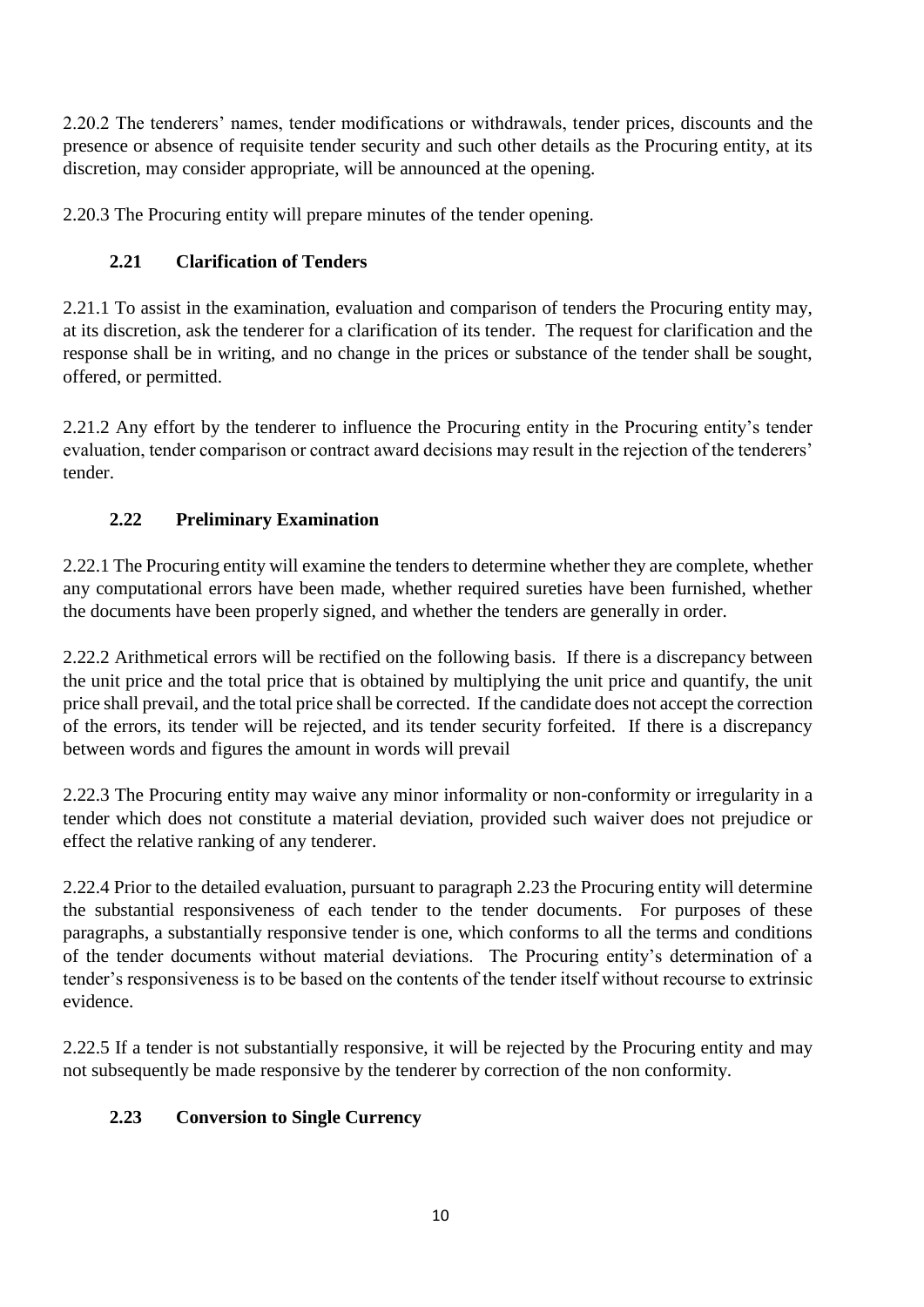2.23.1 Where other currencies are used, the procuring entity will convert these currencies to Kenya Shillings using the selling exchange rate on the date of tender closing provided by the Central Bank of Kenya.

## **2.24 Evaluation and Comparison of Tenders**

2.24.1 The Procuring entity will evaluate and compare the tenders which have been determined to be substantially responsive, pursuant to paragraph 2.22

2.24.2 The tender evaluation committee shall evaluate the tender within 30 days of the validity period from the date of opening the tender.

2.24.3 A tenderer who gives false information in the tender document about its qualification or who refuses to enter into a contract after notification of contract award shall be considered for debarment from participating in future public procurement.

## **2.25 Preference**

2.25.1 Preference where allowed in the evaluation of tenders shall not exceed 15%

#### **2.26 Contacting the Procuring entity**

2.26.1 Subject to paragraph 2.21 no tenderer shall contact the Procuring entity on any matter related to its tender, from the time of the tender opening to the time the contract is awarded.

2.26.2 Any effort by a tenderer to influence the Procuring entity in its decisions on tender, evaluation, tender comparison, or contract award may result in the rejection of the Tenderer's tender.

## **2.27 Award of Contract**

#### (a) **Post-qualification**

2.27.1 In the absence of pre-qualification, the Procuring entity will determine to its satisfaction whether the tenderer that is selected as having submitted the lowest evaluated responsive tender is qualified to perform the contract satisfactorily.

2.27.2 The determination will take into account the tenderer financial, technical, and production capabilities. It will be based upon an examination of the documentary evidence of the tenderers qualifications submitted by the tenderer, pursuant to paragraph 2.12.3 as well as such other information as the Procuring entity deems necessary and appropriate.

2.27.3 An affirmative determination will be a prerequisite for award of the contract to the tenderer. A negative determination will result in rejection of the Tenderer's tender, in which event the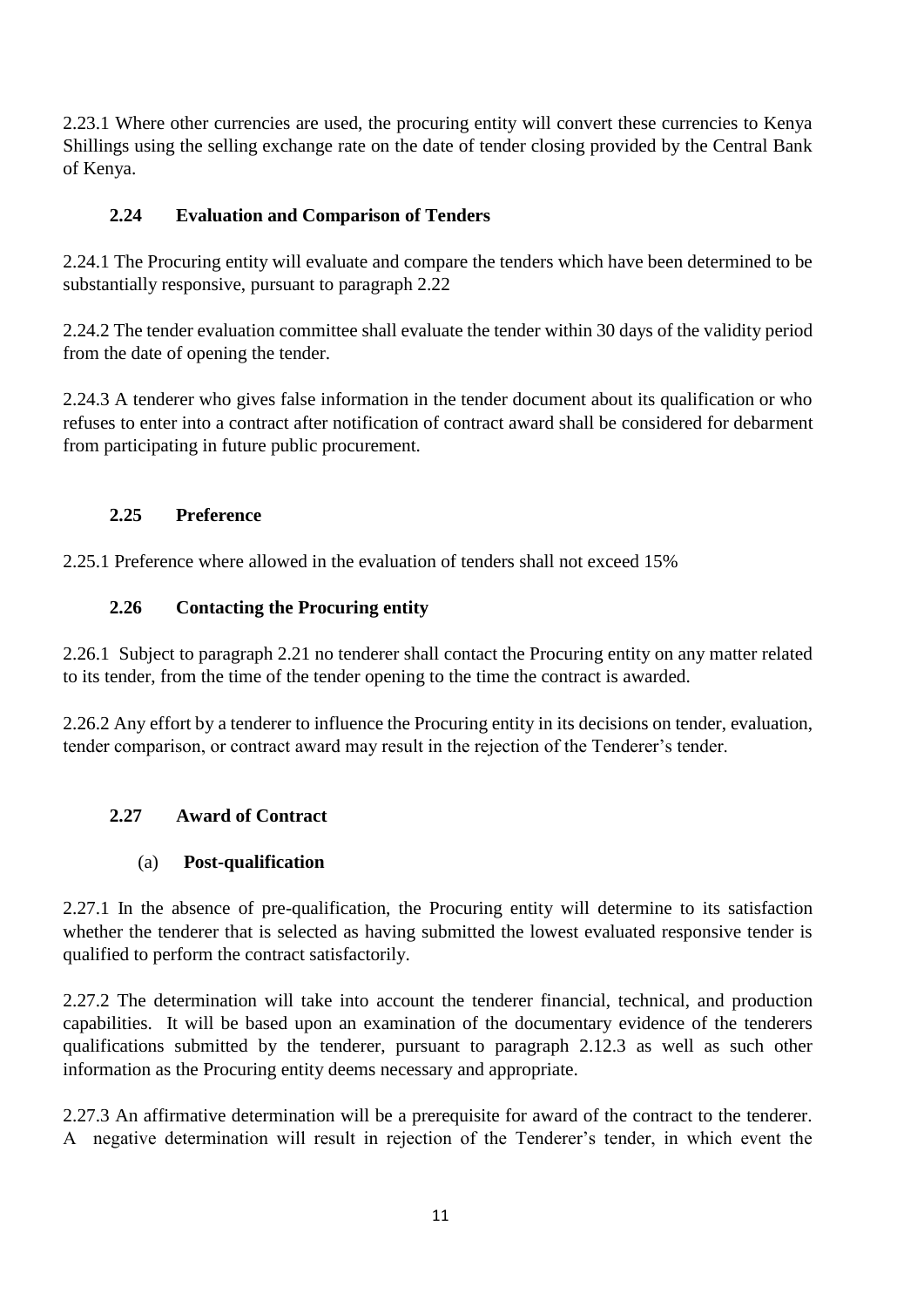Procuring entity will proceed to the next lowest evaluated tender to make a similar determination of that Tenderer's capabilities to perform satisfactorily.

## (b) **Award Criteria**

2.27.4 The Procuring entity will award the contract to the successful tenderer(s) whose tender has been determined to be substantially responsive and has been determined to be the lowest evaluated tender, provided further that the tenderer is determined to be qualified to perform the contract satisfactorily.

## (c) **Procuring entity's Right to Vary quantities**

2.27.5 The Procuring entity reserves the right at the time of contract award to increase or decrease the quantity of goods originally specified in the Schedule of requirements without any change in unit price or other terms and conditions

## (d) **Procuring entity's Right to accept or Reject any or All Tenders**

2.27.6 The Procuring entity reserves the right to accept or reject any tender, and to annul the tendering process and reject all tenders at any time prior to contract award, without thereby incurring any liability to the affected tenderer or tenderers or any obligation to inform the affected tenderer or tenderers of the grounds for the Procuring entity's action

## **2.28 Notification of Award**

2.28.1 Prior to the expiration of the period of tender validity, the Procuring entity will notify the successful tenderer in writing that its tender has been accepted.

2.28.2 The notification of award will constitute the formation of the Contract but will have to wait until the contract is finally signed by both parties

2.28.3 Upon the successful Tenderer's furnishing of the performance security pursuant to paragraph 2.28, the Procuring entity will promptly notify each unsuccessful Tenderer and will discharge its tender security, pursuant to paragraph 2.14

## **2.29 Signing of Contract**

2.29.1 At the same time as the Procuring entity notifies the successful tenderer that its tender has been accepted, the Procuring entity will send the tenderer the Contract Form provided in the tender documents, incorporating all agreements between the parties.

2.29.2 The parties to the contract shall have it signed within 30 days from the date of notification of contract award unless thee is an administrative review request.

2.29.3 Within thirty (30) days of receipt of the Contract Form, the successful tenderer shall sign and date the contract and return it to the Procuring entity.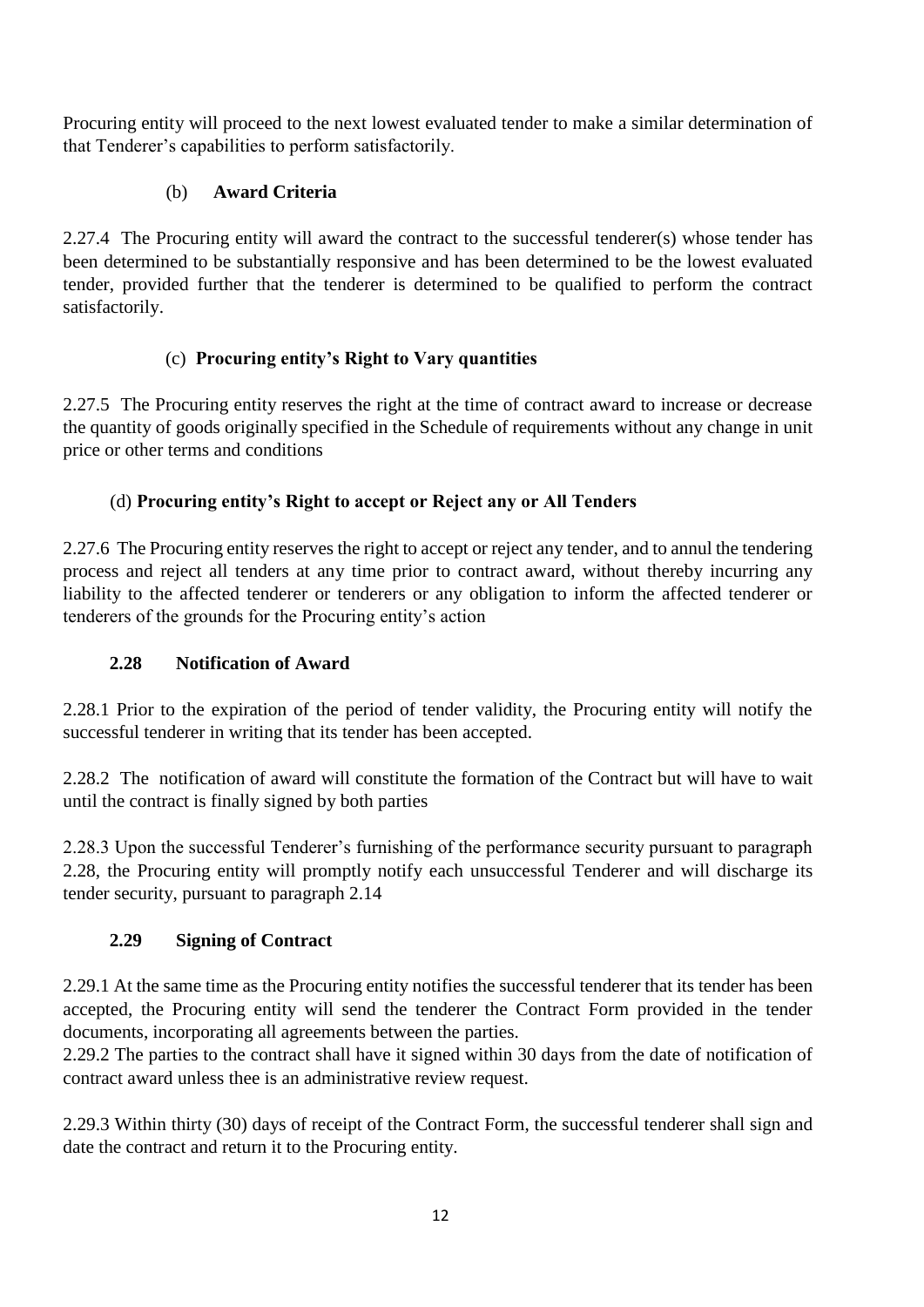## **2.30 Performance Security**

2.30.1 Within Thirty (30) days of the receipt of notification of award from the Procuring entity, the successful tenderer shall furnish the performance security in accordance with the Conditions of Contract, in the Performance Security Form provided in the tender documents, or in another form acceptable to the Procuring entity.

2.30.2 Failure of the successful tenderer to comply with the requirements of paragraph 2.27 or paragraph 2.28 shall constitute sufficient grounds for the annulment of the award and forfeiture of the tender security, in which event the Procuring entity may make the award to the next lowest evaluated Candidate or call for new tenders.

## **2.31 Corrupt or Fraudulent Practices**

2.31.1 The Procuring entity requires that tenderers observe the highest standard of ethics during the procurement process and execution of contracts when used in the present regulations, the following terms are defined as follows;

- (i) "corrupt practice" means the offering, giving, receiving, or soliciting of anything of value to influence the action of a public official in the procurement process or in contract execution; and
- (ii) "fraudulent practice" means a misrepresentation of facts in order to influence a procurement process or the execution of a contract to the detriment of the Procuring entity, and includes collusive practice among tenderer (prior to or after tender submission) designed to establish tender prices at artificial noncompetitive levels and to deprive the Procuring entity of the benefits of free and open competition;

2.31.2 The procuring entity will reject a proposal for award if it determines that the tenderer recommended for award has engaged in corrupt or fraudulent practices in competing for the contract in question.

2.31.3 Further a tenderer who is found to have indulged in corrupt or fraudulent practices risks being debarred from participating in public procurement in Kenya.

#### **Appendix to Instructions to Tenderers**

#### **Notes on the Appendix to the Instruction to Tenderers**

- 1. The Appendix to instructions to tenderers is intended to assist the procuring entity in providing specific information in relation to the corresponding clause in the instructions to Tenderers included in Section II and has to be prepared for each specific procurement.
- 2. The procuring entity should specify in the appendix information and requirements specific to the circumstances of the procuring entity, the goods to be procured and the tender evaluation criteria that will apply to the tenders.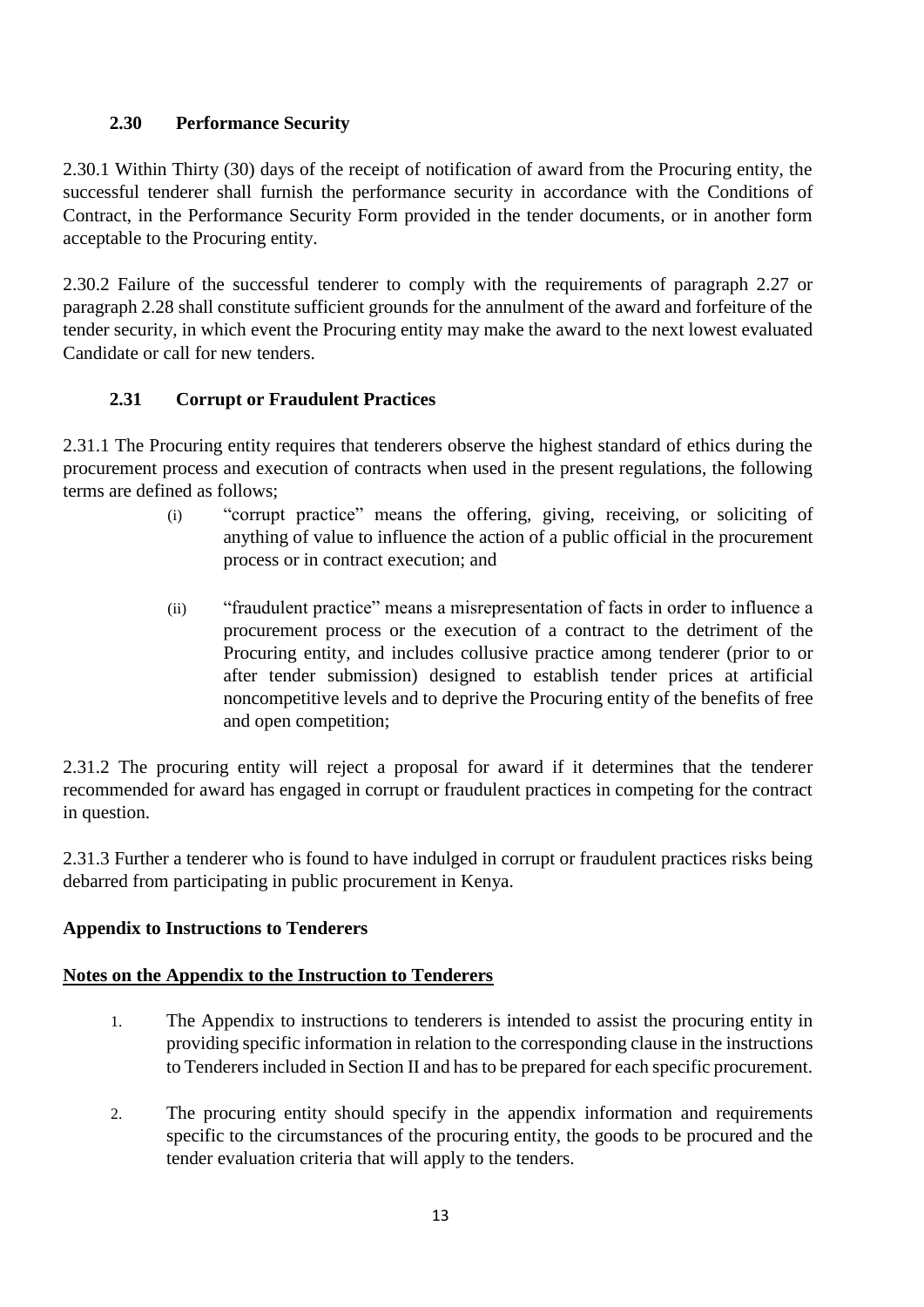- 3. In preparing the Appendix the following aspects should be taken into consideration;
- (a) The information that specifies and complements provisions of Section II to be incorporated
- (b) Amendments and/or supplements if any, to provisions of

Section II as necessitated by the circumstances of the goods to be procured to be also incorporated

- 4. Section II should remain unchanged and can only be amended through the Appendix.
- 5. Clauses to be included in this part must be consistent with the public procurement law and the regulations.

#### **Appendix to Instructions to Tenderers**

The following information regarding the particulars of the tender shall complement supplement or amend the provisions of the instructions to tenderers. Wherever there is a conflict between the provision of the instructions to tenderers and the provisions of the appendix, the provisions of the appendix herein shall prevail over those of the instructions to tenderers

| <b>INSTRUCTIONS TO TENDERERS</b><br><b>REFERENCE</b> | <b>PARTICULARS OF APPENDIX TO</b><br><b>INSTRUCTIONS TO TENDERS</b>    |
|------------------------------------------------------|------------------------------------------------------------------------|
| 2.1.1                                                | Indicate eligible tenderers<br><b>Open</b>                             |
| 2.14.1                                               | Indicate particulars of tender security $(N/A)$                        |
| 2.18.1                                               | Indicate day, date and time of closing $-$ 7th<br>June, 2022 12:00Noon |
| 2.29.1                                               | As in $2.18.1$ above                                                   |
| 2.29.1                                               | Indicate particulars of performance security                           |

*(Complete as necessary)*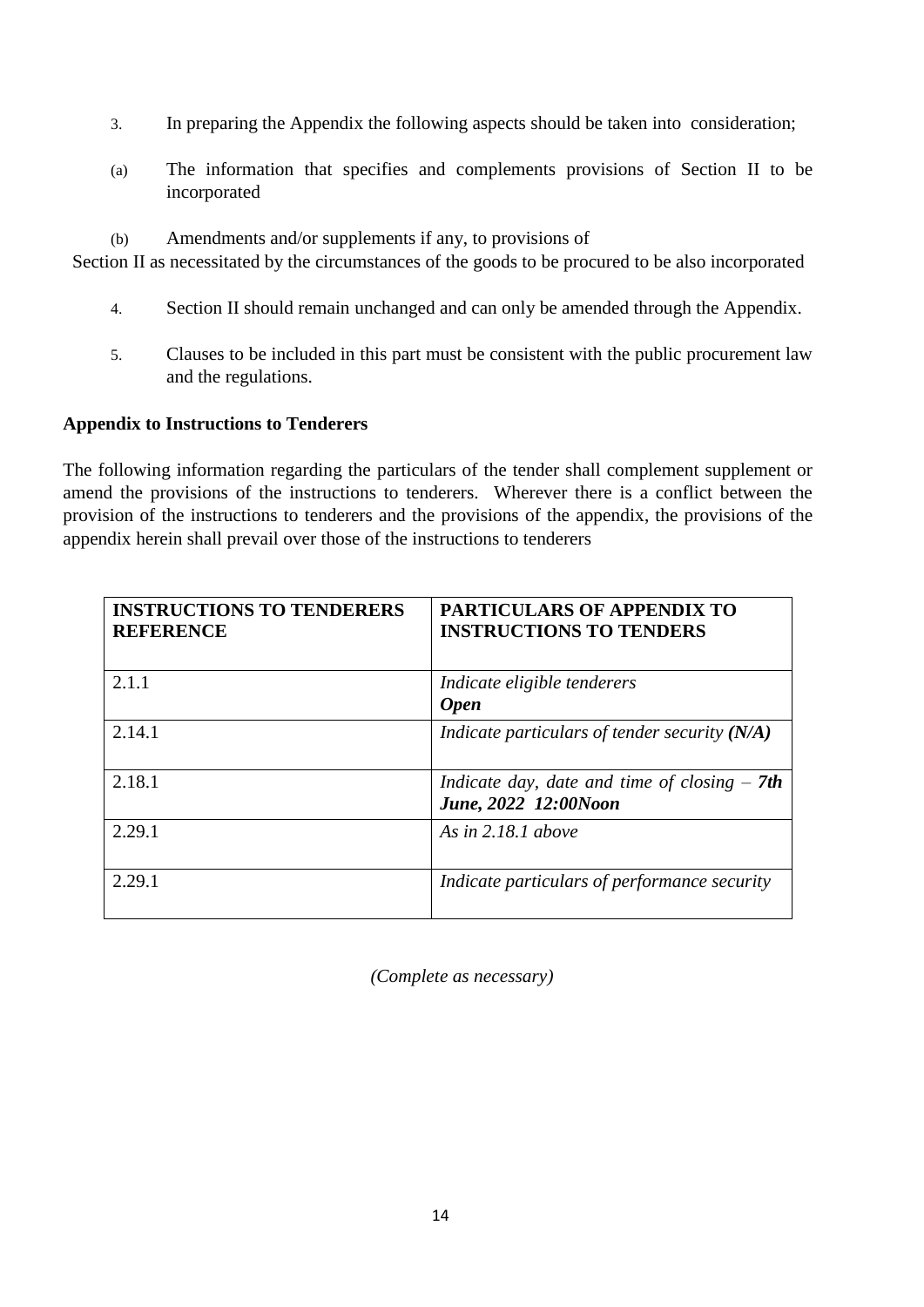#### **SECTION III - GENERAL CONDITIONS OF CONTRACT**

#### **3.1 Definitions**

3.1.1 In this Contract, the following terms shall be interpreted as indicated :- (a) "The Contract" means the agreement entered into between the Procuring entity and the tenderer, as recorded in the Contract Form signed by the parties, including all attachments and appendices thereto and all documents incorporated by reference therein.

- (b) "The Contract Price" means the price payable to the tenderer under the Contract for the full and proper performance of its contractual obligations
- (c) "The Goods" means all of the equipment, machinery, and/or other materials, which the tenderer is required to supply to the Procuring entity under the Contract.
- (d) "The Procuring entity" means the organization purchasing the Goods under this **Contract**
- (e) "The Tenderer' means the individual or firm supplying the Goods under this Contract.

#### **3.2 Application**

3.2.1 These General Conditions shall apply in all Contracts made by the Procuring entity for the procurement installation and commissioning of equipment

#### **3.3 Country of Origin**

3.3.1 For purposes of this clause, "Origin" means the place where the Goods were mined, grown or produced.

3.3.2 The origin of Goods and Services is distinct from the nationality of the tenderer.

#### **3.4 Standards**

3.4.1 The Goods supplied under this Contract shall conform to the standards mentioned in the Technical Specifications.

#### **3.5 Use of Contract Documents and Information**

3.5.1 The tenderer shall not, without the Procuring entity's prior written consent, disclose the Contract, or any provision therefore, or any specification, plan, drawing, pattern, sample, or information furnished by or on behalf of the Procuring entity in connection therewith, to any person other than a person employed by the tenderer in the performance of the Contract.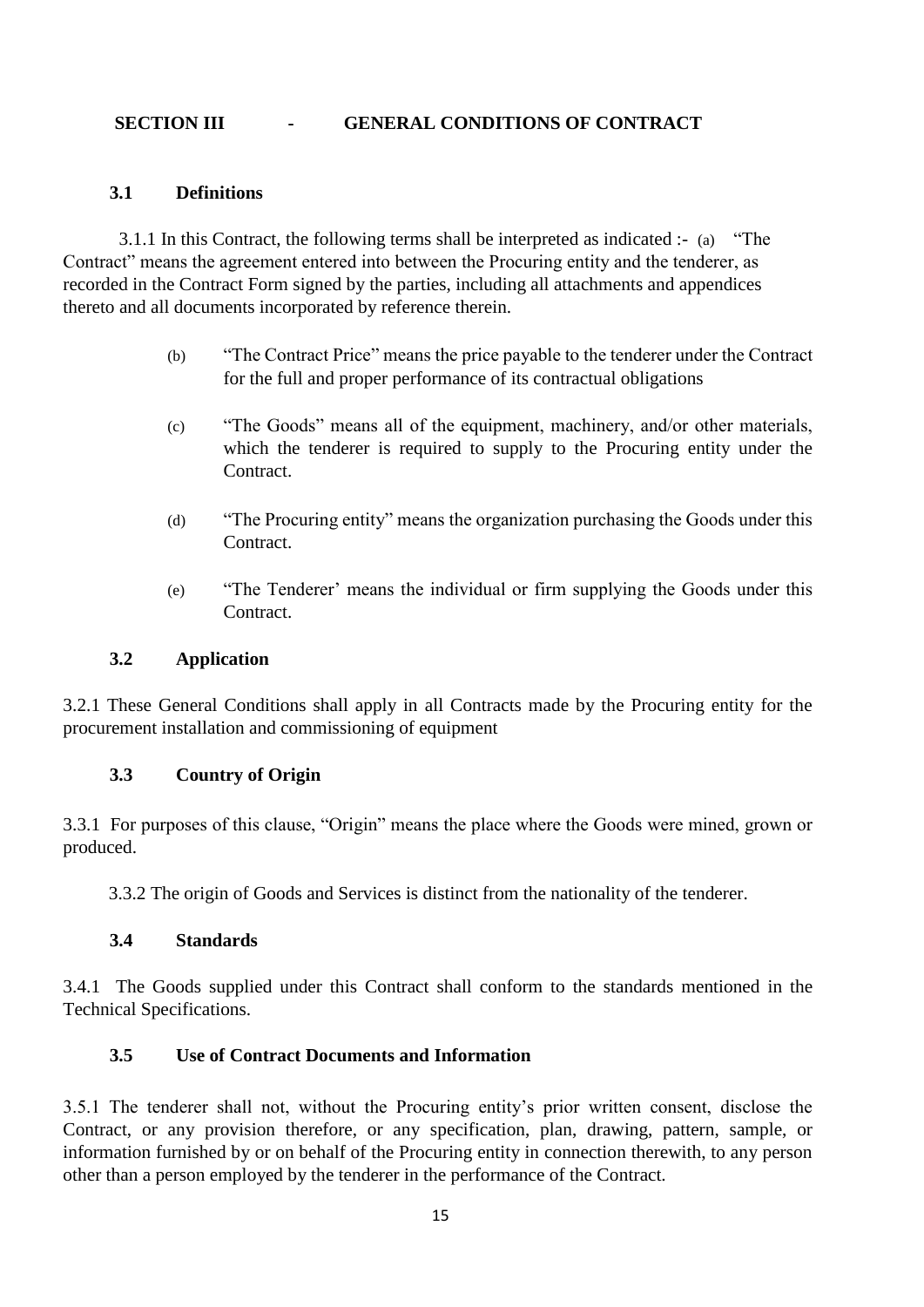3.5.2 The tenderer shall not, without the Procuring entity's prior written consent, make use of any document or information enumerated in paragraph 3.5.1 above

3.5.3 Any document, other than the Contract itself, enumerated in paragraph 3.5.1 shall remain the property of the Procuring entity and shall be returned (all copies) to the Procuring entity on completion of the Tenderer's performance under the Contract if so required by the Procuring entity

## **3.6 Patent Rights**

3.6.1 The tenderer shall indemnify the Procuring entity against all third-party claims of infringement of patent, trademark, or industrial design rights arising from use of the Goods or any part thereof in the Procuring entity's country

## **3.7 Performance Security**

3.7.1 Within thirty (30) days of receipt of the notification of Contract award, the successful tenderer shall furnish to the Procuring entity the performance security in the amount specified in Special Conditions of Contract.

3.7.2 The proceeds of the performance security shall be payable to the Procuring entity as compensation for any loss resulting from the Tenderer's failure to complete its obligations under the Contract.

3.7.3 The performance security shall be denominated in the currency of the Contract, or in a freely convertible currency acceptable to the Procuring entity and shall be in the form of a bank guarantee or an irrevocable letter of credit issued by a reputable bank located in Kenya or abroad, acceptable to the Procuring entity, in the form provided in the tender documents.

3.7.4 The performance security will be discharged by the Procuring entity and returned to the Candidate not

later than thirty (30) days following the date of completion of the Tenderer's performance obligations under the Contract, including any warranty obligations, under the Contract

## **3.8 Inspection and Tests**

3.8.1 The Procuring entity or its representative shall have the right to inspect and/or to test the goods to confirm their conformity to the Contract specifications. The Procuring entity shall notify the tenderer in writing in a timely manner, of the identity of any representatives retained for these purposes.

3.8.2 The inspections and tests may be conducted in the premises of the tenderer or its subcontractor(s), at

point of delivery, and/or at the Goods' final destination If conducted on the premises of the tenderer or its subcontractor(s), all reasonable facilities and assistance, including access to drawings and production data, shall be furnished to the inspectors at no charge to the Procuring entity.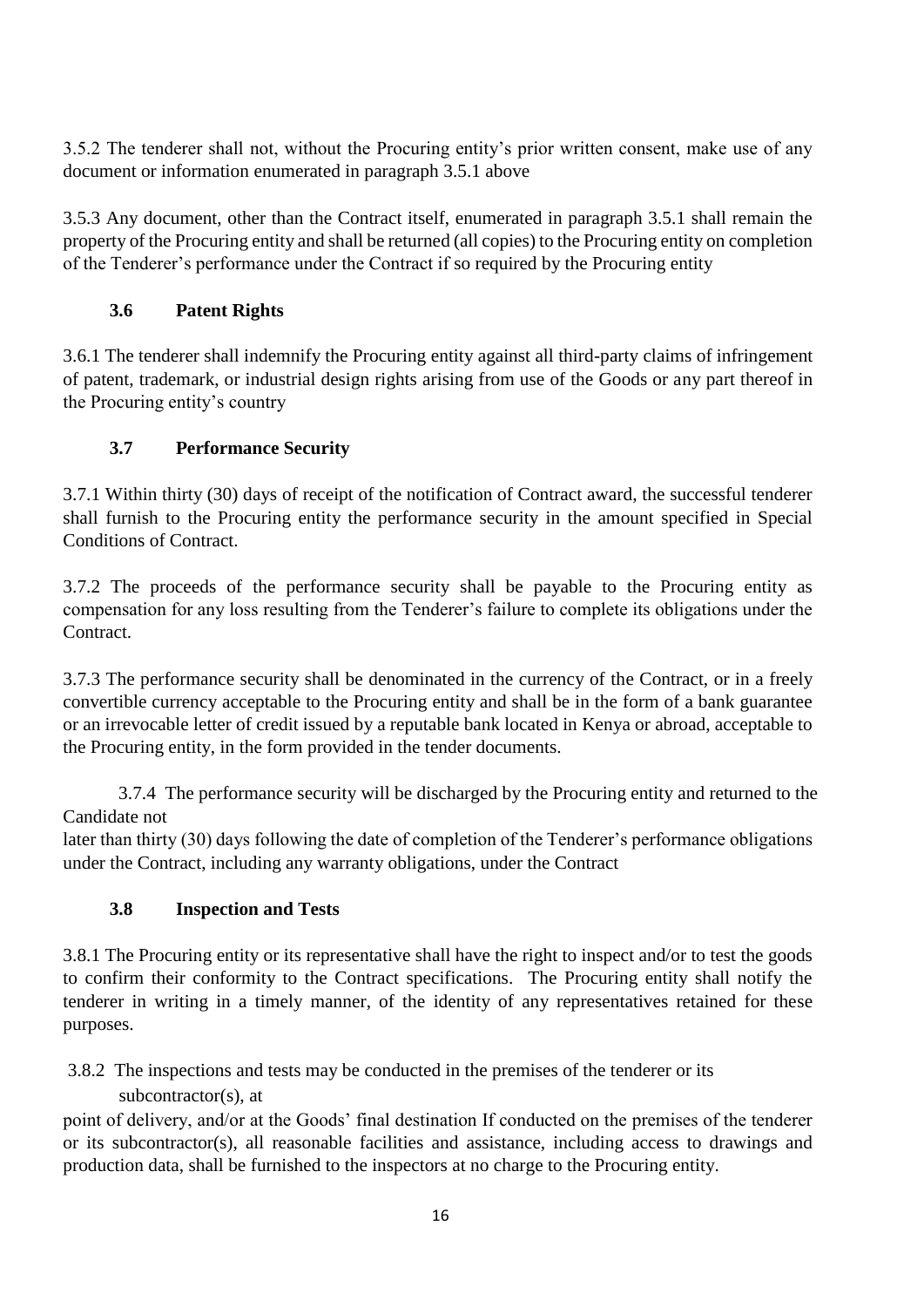3.8.3 Should any inspected or tested goods fail to conform to the Specifications, the Procuring entity may reject the equipment, and the tenderer shall either replace the rejected equipment or make alterations necessary to make specification requirements free of costs to the Procuring entity.

3.8.4 The Procuring entity's right to inspect, test and where necessary, reject the goods after the Goods' arrival shall in no way be limited or waived by reason of the equipment having previously been inspected, tested and passed by the Procuring entity or its representative prior to the equipment delivery.

3.8.5 Nothing in paragraph 3.8 shall in any way release the tenderer from any warranty or other obligations under this Contract.

## **3.9 Packing**

3.9.1 The tenderer shall provide such packing of the Goods as is required to prevent their damage or deterioration during transit to their final destination, as indicated in the Contract.

3.9.2 The packing, marking, and documentation within and outside the packages shall comply strictly with such special requirements as shall be expressly provided for in the Contract

## **3.10 Delivery and Documents**

3.10.1 Delivery of the Goods shall be made by the tenderer in accordance with the terms specified by Procuring entity in its Schedule of Requirements and the Special Conditions of Contract

## **3.11 Insurance**

3.11.1 The Goods supplied under the Contract shall be fully insured against loss or damage incidental to manufacturer or acquisition, transportation, storage, and delivery in the manner specified in the Special conditions of contract.

## **3.12 Payment**

3.12.1 The method and conditions of payment to be made to the tenderer under this Contract shall be specified in Special Conditions of Contract

3.12.2 Payments shall be made promptly by the Procuring entity as specified in the contract

## **3.13 Prices**

3.13.1 Prices charged by the tenderer for goods delivered and services, performed under the Contract shall not, with the exception of any price adjustments authorized in Special Conditions of Contract, vary from the prices by the tenderer in its tender.

3.13.2 Contract price variations shall not be allowed for contracts not exceeding one year (12 months)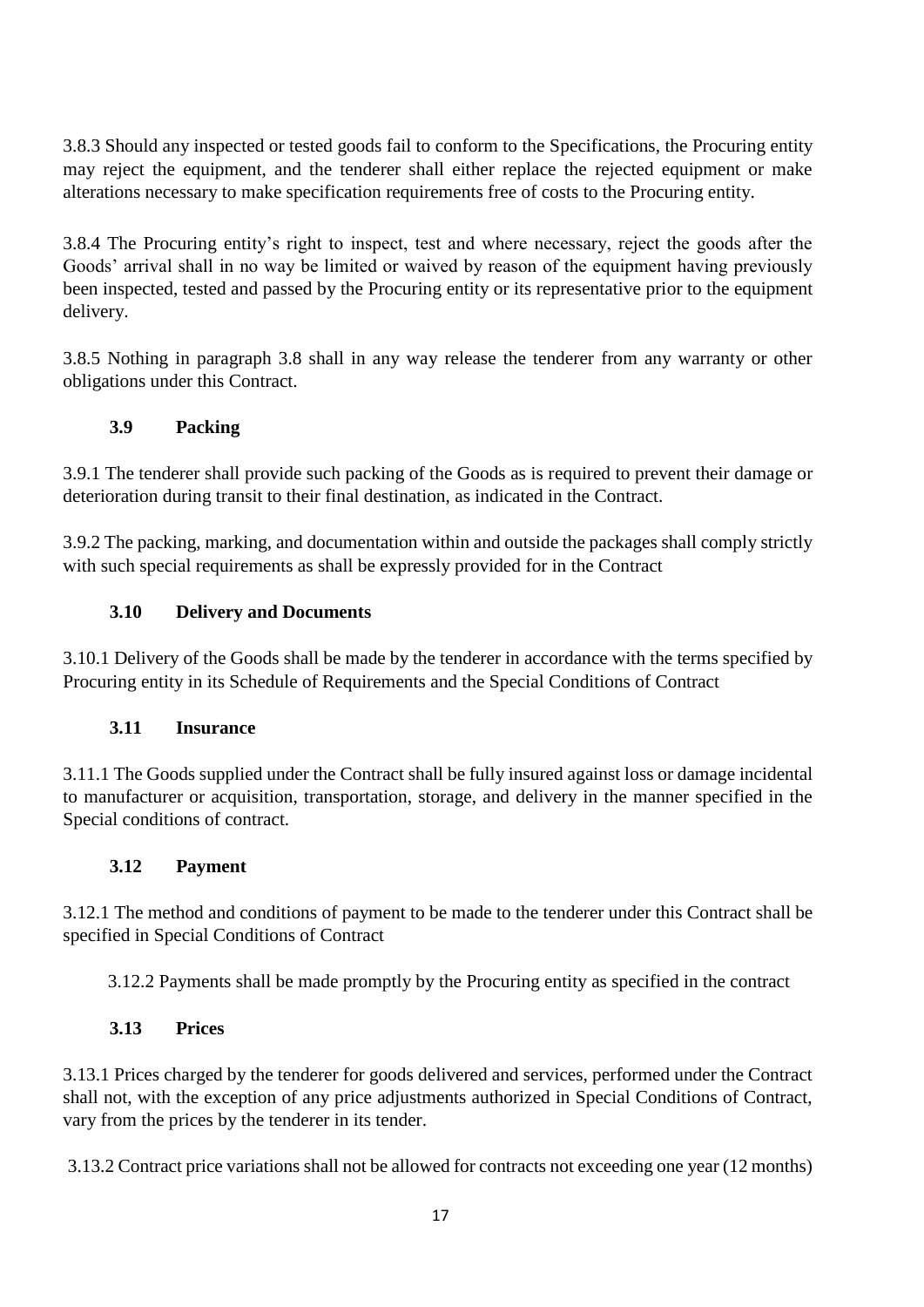3.13.3 Where contract price variation is allowed, the variation shall not exceed 10% of the original contract price.

3.13.4 Price variation request shall be processed by the procuring entity within 30 days of receiving the request.

#### **3.14. Assignment**

3.14.1 The tenderer shall not assign, in whole or in part, its obligations to perform under this Contract, except with the Procuring entity's prior written consent

#### **3.15 Subcontracts**

3.15.1 The tenderer shall notify the Procuring entity in writing of all subcontracts awarded under this Contract if not already specified in the tender. Such notification, in the original tender or later, shall not relieve the tenderer from any liability or obligation under the Contract

#### **3.16 Termination for default**

3.16.1 The Procuring entity may, without prejudice to any other remedy for breach of Contract, by written notice of default sent to the tenderer, terminate this Contract in whole or in part

- (a) if the tenderer fails to deliver any or all of the goods within the period(s) specified in the Contract, or within any extension thereof granted by the Procuring entity
- (b) if the tenderer fails to perform any other obligation(s) under the Contract
- (c) if the tenderer, in the judgment of the Procuring entity has engaged in corrupt or fraudulent practices in competing for or in executing the Contract

3.16.2 In the event the Procuring entity terminates the Contract in whole or in part, it may procure, upon such terms and in such manner as it deems appropriate, equipment similar to those undelivered, and the tenderer shall be liable to the Procuring entity for any excess costs for such similar goods.

## **3.17 Liquidated Damages**

3.17.1. If the tenderer fails to deliver any or all of the goods within the period(s) specified in the contract, the procuring entity shall, without prejudice to its other remedies under the contract, deduct from the contract prices liquidated damages sum equivalent to 0.5% of the delivered price of the delayed items up to a maximum deduction of 10% of the delayed goods. After this the tenderer may consider termination of the contract.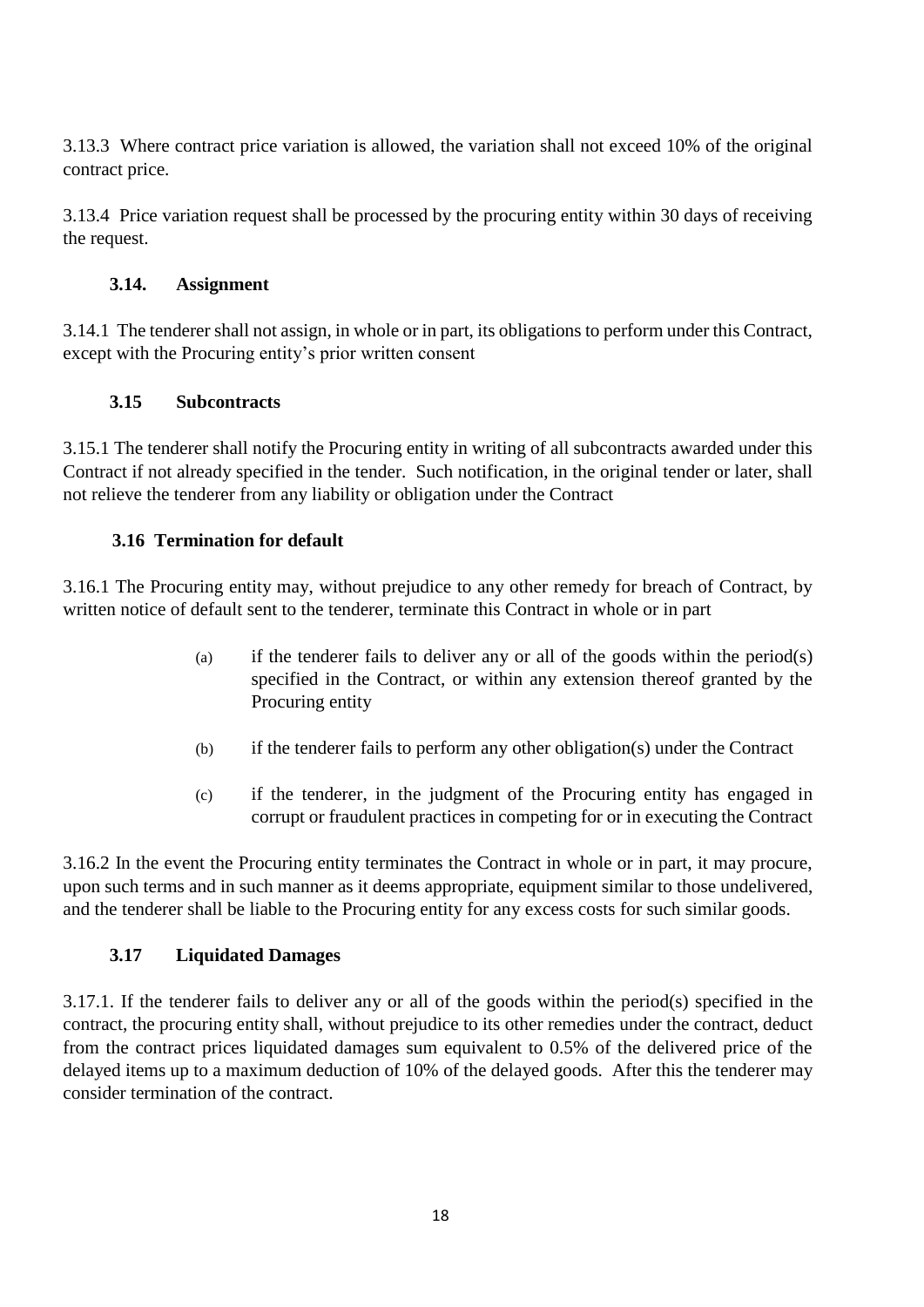#### **3.18 Resolution of Disputes**

3.18.1 The procuring entity and the tenderer shall make every effort to resolve amicably by direct informal negotiation and disagreement or dispute arising between them under or in connection with the contract

3.18.2 If, after thirty (30) days from the commencement of such informal negotiations both parties have been unable to resolve amicably a contract dispute, either party may require adjudication in an agreed national or international forum, and/or international arbitration.

#### **3.19 Language and Law**

3.19.1 The language of the contract and the law governing the contract shall be English language and the Laws of Kenya respectively unless otherwise stated.

#### **3.20 Force Majeure**

3.20.1 The tenderer shall not be liable for forfeiture of its performance security or termination for default if and to the extent that it's delay in performance or other failure to perform its obligations under the Contract is the result of an event of Force Majeure.

## **SECTION IV - SPECIAL CONDITIONS OF CONTRACT**

## **Notes on Special Conditions of Contract**

The clauses in this section are intended to assist the procuring entity in providing contractspecific information in relation to corresponding clauses in the General Conditions of Contract.

The provisions of Section IV complement the General Conditions of Contract included in Section III, specifying contractual requirements linked to the special circumstances of the procuring entity and the goods being procured. In preparing Section IV, the following aspects should be taken into consideration.

- (a) Information that complement provisions of Section III must be incorporated and
- (b) Amendments and/or supplements to provisions of Section III, as necessitated by the circumstances of the goods being procured must also be incorporated.

## **SECTION IV - SPECIAL CONDITIONS OF CONTRACT**

4.1. Special Conditions of Contract shall supplement the General Conditions of Contract. Whenever there is a conflict, between the GCC and the SCC, the provisions of the SCC herein shall prevail over these in the GCC.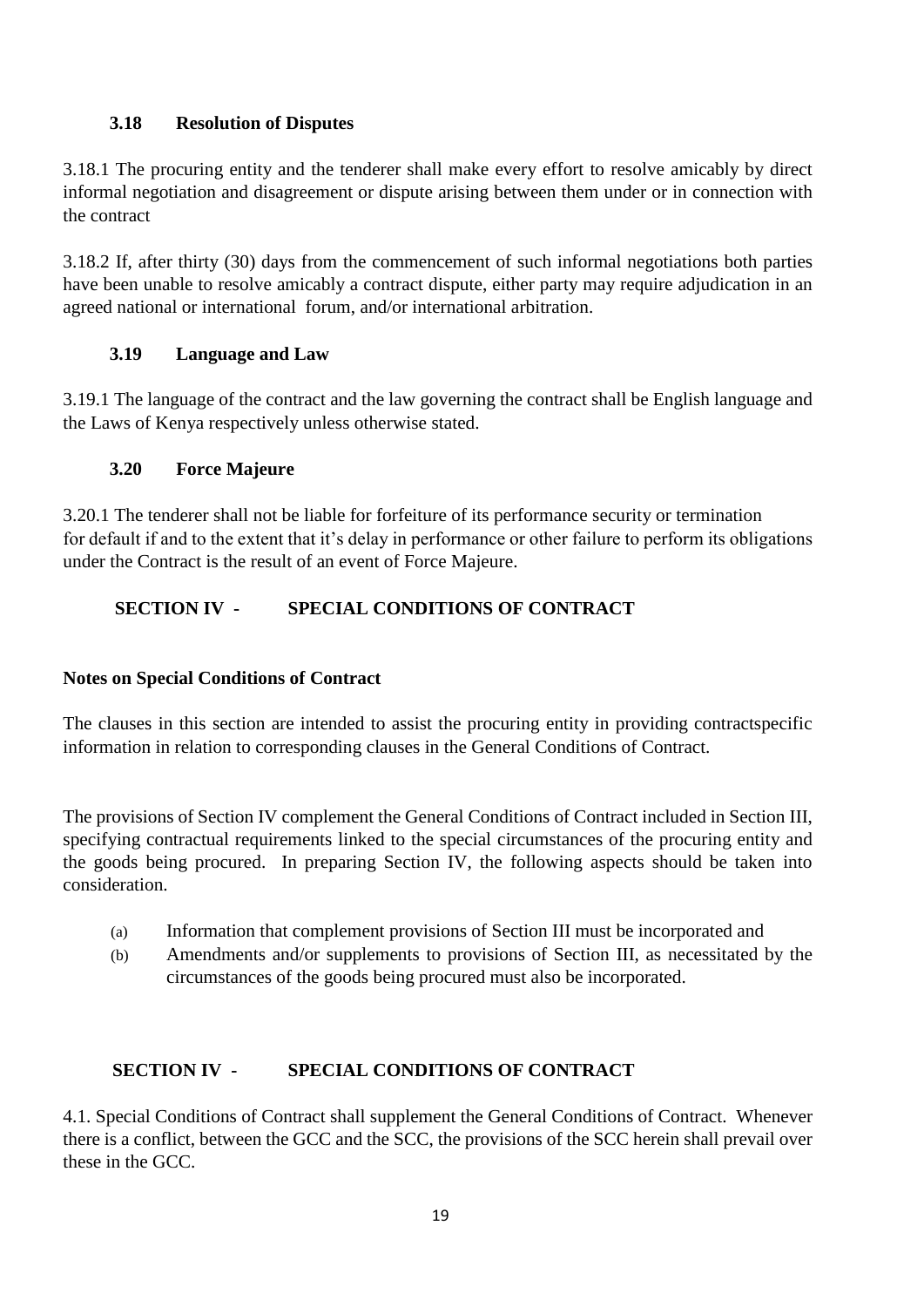42. Special conditions of contract as relates to the GCC

| <b>SPECIAL CONDITIONS OF CONTRACT</b> |
|---------------------------------------|
| N/A                                   |
| Through LPO                           |
| Through arbitration                   |
|                                       |
|                                       |

## **SECTION V - TECHNICAL SPECIFICATIONS**

## **5.1 General**

5.1.1 These specifications describe the requirements for goods. Tenderers are requested to submit with their offers the detailed specifications, drawings, catalogues, etc for the products they intend to supply

5.1.2 Tenderers must indicate on the specifications sheets whether the equipment offered comply with each specified requirement.

5.1.3 All the dimensions and capacities of the equipment to be supplied shall not be less than those required in these specifications. Deviations from the basic requirements, if any shall be explained in detail in writing with the offer, with supporting data such as calculation sheets, etc. The procuring entity reserves the right to reject the products, if such deviations shall be found critical to the use and operation of the products.

5.1.4 The tenderers are requested to present information along with their offers as follows:

- (i) Shortest possible delivery period of each product
- (ii) Information on proper representative and/or workshop for back-up service/repair and maintenance including their names and addresses.
- 5.1.5 Below are specifications for the services

#### **SECTION VI**

#### **FRAMEWORK AGREEMENT FOR MAINTENANCE & REPAIRS OF WATER PUMPS, BOREHOLES & GENERATOR SETS AS-AND-WHEN-REQUIRED Quote in the table below must be inclusive of taxes and labour costs.**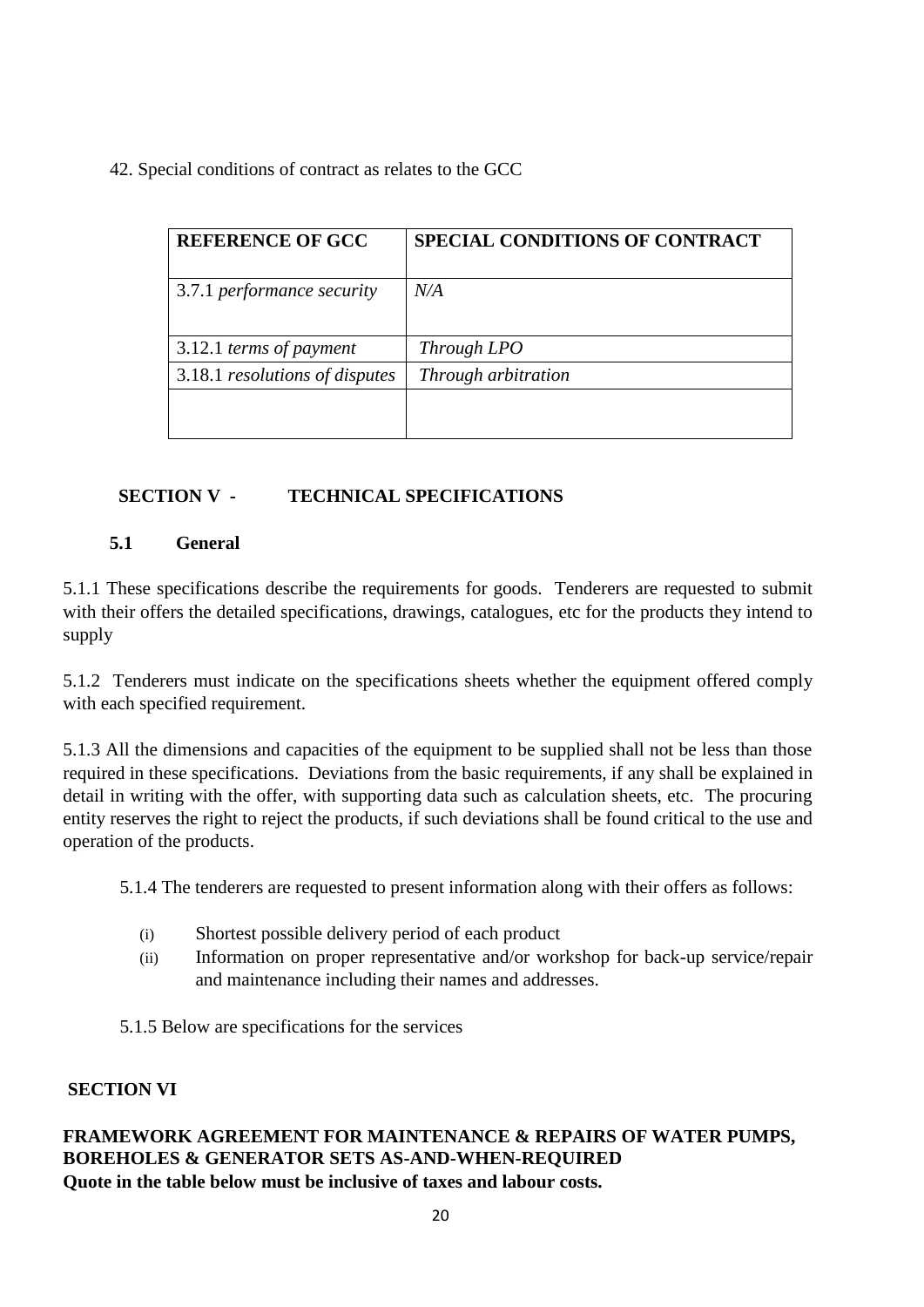## **TENDER NUMBER: KIMWASCO/012/2022-2024**

## **TENDER NAME: Maintenance & Repairs of water pumps, boreholes & generator sets as-andwhen-required**

|              | <b>DESCRIPTION</b>                                                                                                                                        | <b>LOCATION</b>     | <b>TYPE OF REPAIR /</b><br><b>SERVICING REQUIRED</b>                                                                                                                | <b>TOTAL COST (KSHS)</b> |
|--------------|-----------------------------------------------------------------------------------------------------------------------------------------------------------|---------------------|---------------------------------------------------------------------------------------------------------------------------------------------------------------------|--------------------------|
| $\mathbf{1}$ | 2No High lift water<br>pumps<br>Type: Centrifugal<br>multistage<br>Make: Rotos<br>Head: 606 metres<br>Delivery: 135m3/hr<br>Rotation speed: 1480<br>rpm   | Kiambere<br>T/Works | - Dismantling, inspection &<br>replacement of worn out<br>or broken parts, e.g.<br>Impellers, sleeves, spacers,<br>bearings, shafts, etc<br>-Assembling and testing |                          |
| 2            | 2No raw water surface<br>pumps<br>Type: Centrifugal single<br>stage<br>Make:<br>Head: 70 / 40 metres<br>Delivery: 140m3/hr<br>Rotation speed: 2900<br>rpm | Kiambere<br>T/Works | - Dismantling, inspection &<br>replacement of worn out<br>or broken parts, e.g.<br>Impellers, sleeves, spacers,<br>bearings, shafts, etc<br>-Assembling and testing |                          |
| 3            | 4No Pickup water pumps<br>Type: Centrifugal single<br>stage<br>Make:<br>Head: $14/15$ metres<br>Delivery: 1460 rpm                                        | Kiambere<br>T/Works | - Dismantling, inspection &<br>replacement of worn out<br>or broken parts, eg.<br>Impellers, sleeves, spacers,<br>bearings, shafts, etc<br>-Assembling and testing  |                          |

**Name of Tenderer:**……………………………………………………………….....................

**Signature**……………………………….. **Date & Stamp**………………………………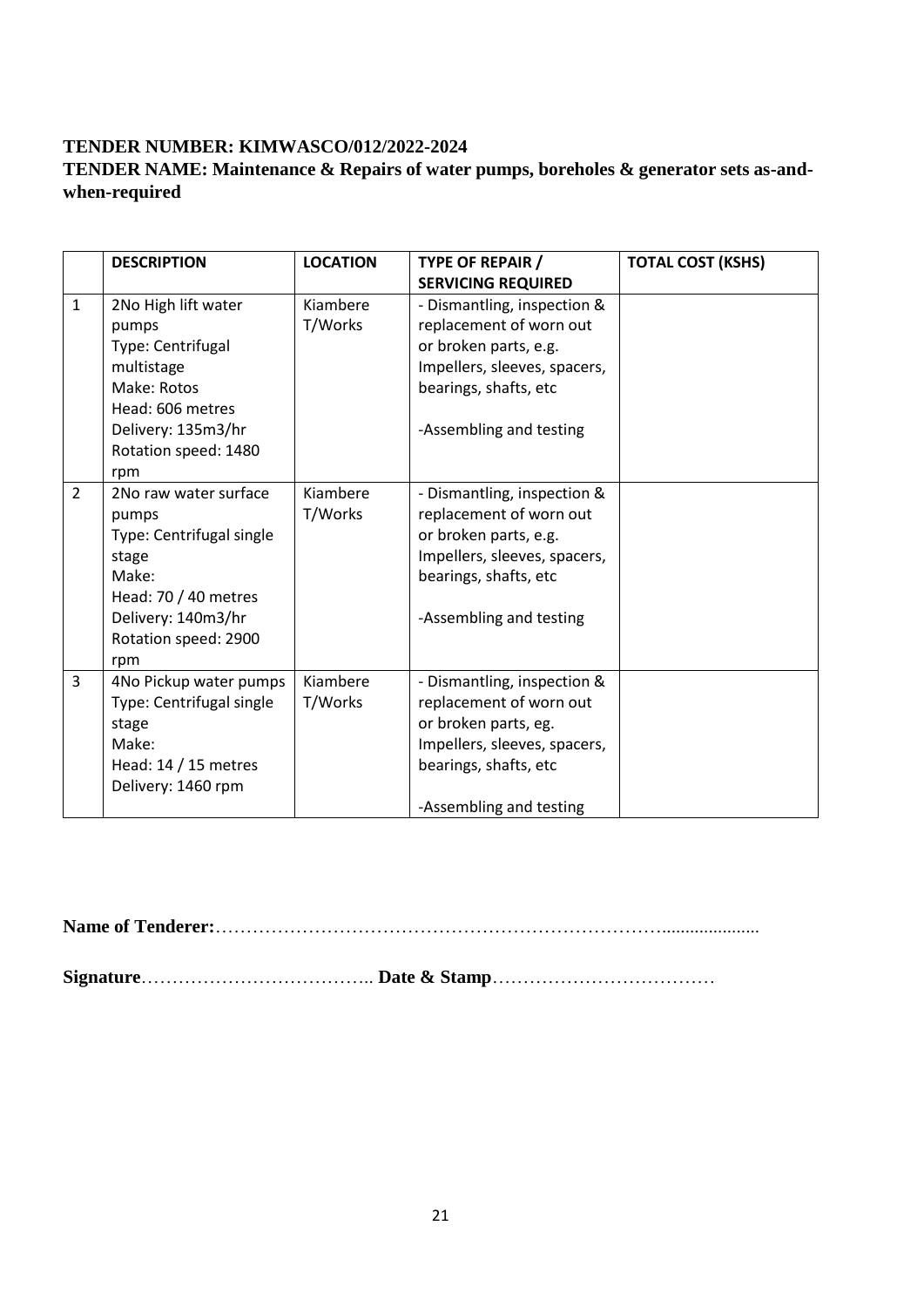## **SECTION VII: EVALUATION CRITERIA**

## **STAGE 1: PRELIMINARY EVALUATION/MANDATORY REQUIREMENTS**

Eligible bidders should note that only those meeting the criteria indicated below as minimum, supported by the relevant documents at submission will be considered for further evaluation: -

| S/NO.            | <b>Mandatory Requirement</b>                                                                                  | <b>Responsive or Not</b><br><b>Responsive</b> |
|------------------|---------------------------------------------------------------------------------------------------------------|-----------------------------------------------|
| 1.               | Must Submit a copy of certificate of Registration<br>Incorporation                                            |                                               |
| 2.               | Must Submit a copy of a current/valid Tax Compliance or<br>Exemption certificate from Kenya Revenue Authority |                                               |
| 3.               | Must Fill the Price Schedule in the format provided                                                           |                                               |
| $\overline{4}$ . | Must Fill the tender form in the format provided                                                              |                                               |
| 5.               | Must submit a dully filled and signed Confidential Business<br>Questionnaire in the format provided           |                                               |
| 6.               | Must fill, sign and stamp the self-declaration form attached                                                  |                                               |
| 7.               | Copy of CR12 for Registered Limited Company and copies<br>of ID cards of the Directors/Owners                 |                                               |
| 8.               | Copy of Single Business Permit/Licence                                                                        |                                               |
| 9.               | Compliance with section $74(1)$ (i) of the PPAD Act, 2015                                                     |                                               |
|                  | that makes it a mandatory "requirement of                                                                     |                                               |
|                  | serialisation/pagination of pages by the bidder" for each<br>submitted<br>bid                                 |                                               |

#### **Only Bidders who comply to all the above mandatory requirements qualify for the next stage of evaluation.**

## **STAGE 2: TECHNICAL EVALUATION/QUALIFICATIONS**

| No. of Years of Physical     |                 | Reference of at      | <b>Staff Experience Documentary</b> |                        | Physical                                | Financial                   | Total  |
|------------------------------|-----------------|----------------------|-------------------------------------|------------------------|-----------------------------------------|-----------------------------|--------|
| Registration as address;     |                 | least three firms    | -(Attach certified Evidence         |                        | facilities                              | Ability                     | of     |
| a Supplier                   | provide details | that the bidder      | copies of CVs $\&$ of availability  |                        | relevant for                            | <i>(attach)</i>             | points |
| $(20 \text{ scores})$        | of physical     | has supplied         | relevant                            | of existing            | the supply of <i>copies</i>             |                             | out    |
|                              | address and     | similar items        | qualification                       | stocks/contractu       | required                                | of<br>$Bank$ <sub>100</sub> |        |
| Over 5 years - 15 contacts ( |                 | (Attach              | certificates of                     | al                     | goods, works <i>statements</i> , points |                             |        |
| points                       | Attach          | recommendation       | key personnel                       | arrangements           | or services                             | $etc.$ )–                   |        |
| $3-5yrs - 10$                | evidence, e.g   | letters, LPOs,       | Three $(3)$ key                     | with stockists         | e.g.                                    | 20                          |        |
| points                       | Proof of        | contract             | staff or more                       | <i>(provide copies</i> | workshop,                               | points                      |        |
| $1-3$ yrs $-5$               | ownership,      | agreements $etc$ ) – | with relevant                       | of dealership or       | vehicles,                               |                             |        |
| points                       | Rent/lease      | 20 points            | experience                          | agreement with         | machinery $\&$                          |                             |        |
|                              | agreement       |                      | <b>15 Points</b>                    |                        | equipment                               |                             |        |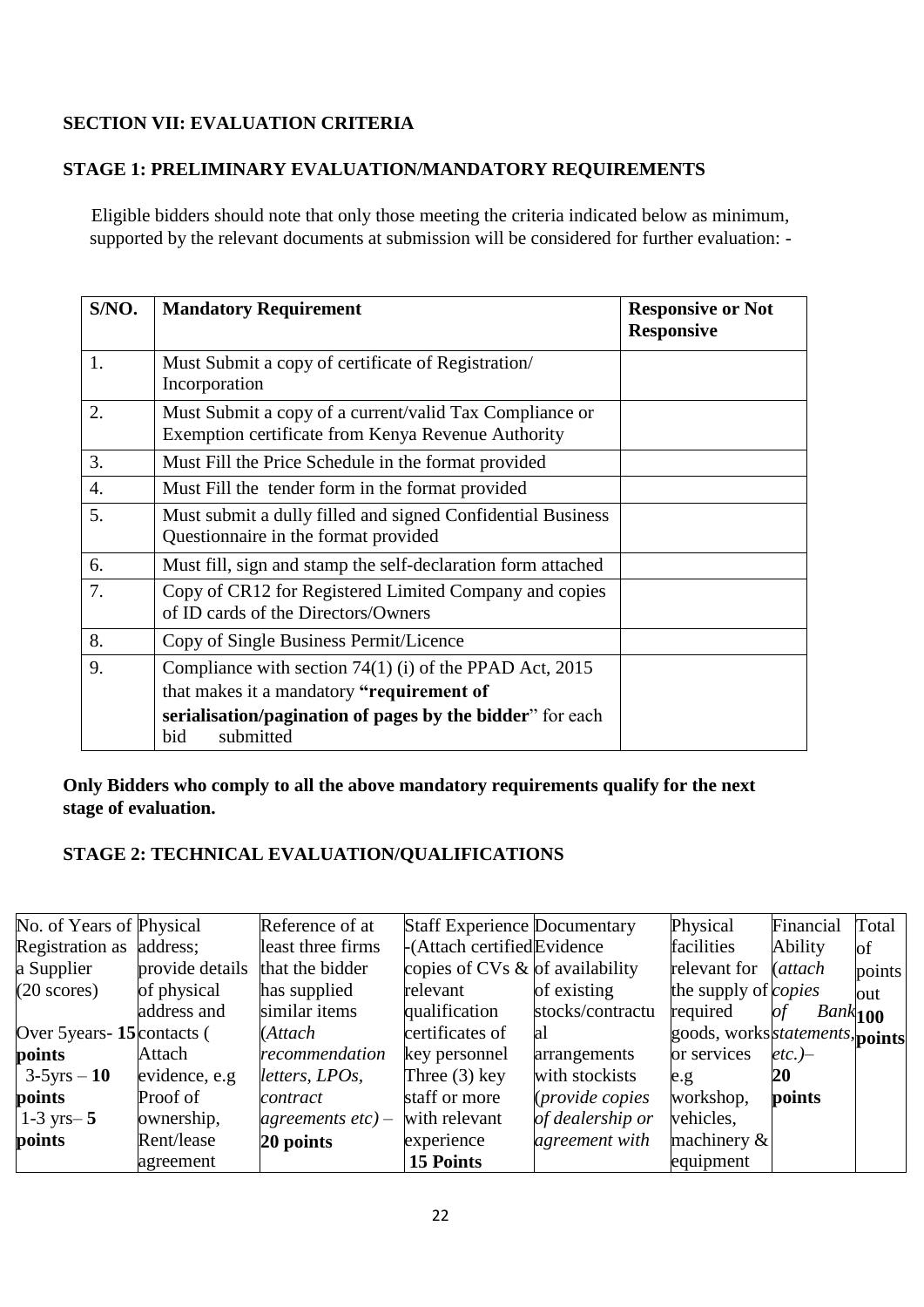| with reference | stockists $-10$<br>(Proof of) |
|----------------|-------------------------------|
| to form one)   | ownershipor<br>points         |
| $10$ points    | lease                         |
|                | arrangement)                  |
|                | 10 points                     |

#### **Only bidders obtaining a score of 70% and above shall qualify for financial evaluation.**

#### **STAGE 3: FINANCIAL EVALUATION:**

Tenderers with the lowest evaluated bids per item will be recommended for framework agreement.

#### **SECTION VIII - STANDARD FORMS**

#### **Notes on the sample Forms**

- 1. Form of Tender The form of tender must be completed by the tenderer and submitted with the tender documents. It must also be duly signed by duly authorized representatives of the tenderer.
- 2. Confidential Business Questionnaire Form This form must be completed by the tenderer and submitted with the tender documents.
- 3. Tender Security Form When required by the tender documents the tender shall provide the tender security either in the form included herein or in another format acceptable to the procuring entity.
- 4. Contract Form The Contract Form shall not be completed by the tenderer at the time of submitting the tender. The Contract Form shall be completed after contract award and should incorporate the accepted contract price.
- 5. Performance Security Form The performance security form should not be completed by the tenderers at the time of tender preparation. Only the successful tenderer will be required to provide performance security in the form provided herein or in another form acceptable to the procuring entity.
- 6. Bank Guarantee for Advance Payment Form When Advance payment is requested for by the successful bidder and agreed by the procuring entity, this form must be completed fully and duly signed by the authorized officials of the bank.
- 7. Manufacturers Authorization Form When required by the ender documents this form must be completed and submitted with the tender documents. This form will be completed by the manufacturer of the goods where the tenderer is an agent.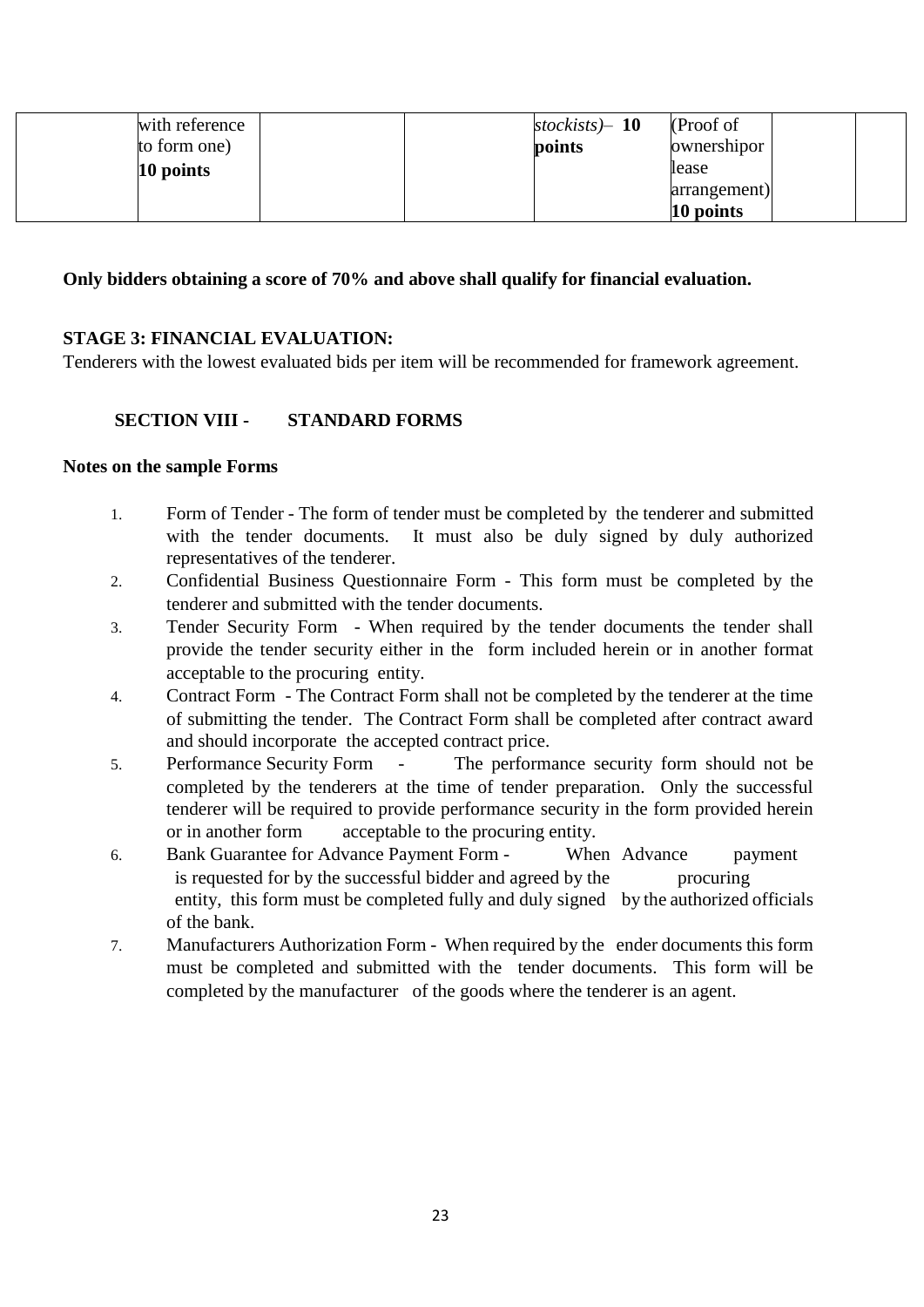#### **8.1 FORM OF TENDER**

Date and the same state of the state of the state of the state of the state of the state of the state of the state of the state of the state of the state of the state of the state of the state of the state of the state of

Tender No.

To:

 *[name and address of procuring entity]*  Gentlemen and/or Ladies:

1. Having examined the tender documents including Addenda

Nos. ………………………………. *[insert numbers].*the receipt of which is hereby duly acknowledged, we, the undersigned, offer to supply deliver, install and commission ( …………………………………………… (*insert equipment description*) in conformity with the said tender documents for the sum of

…………………………………………………………. (*total tender amount in words and figures*) or such other

sums as may be ascertained in accordance with the Schedule of Prices attached herewith and made part of this Tender.

- 2. We undertake, if our Tender is accepted, to deliver install and commission the equipment in accordance with the delivery schedule specified in the Schedule of Requirements.
- 3. If our Tender is accepted, we will obtain the guarantee of a bank in a sum of equivalent to percent of the Contract Price for the due performance of the Contract , in the form prescribed by ………………. ……………….( *Procuring entity).*
- 4. We agree to abid by this Tender for a period of …… [*number]* days from the date fixed for tender opening of the Instructions to tenderers, and it shall remain binding upon us and may be accepted at any time before the expiration of that period.
- 5. This Tender, together with your written acceptance thereof and your notification of award, shall

constitute a Contract, between us. Subject to signing of the Contract by the parties.

6. We understand that you are not bound to accept the lowest or any tender you may receive.

Dated this day of 20

[signature] [in the capacity of]

Duly authorized to sign tender for an on behalf of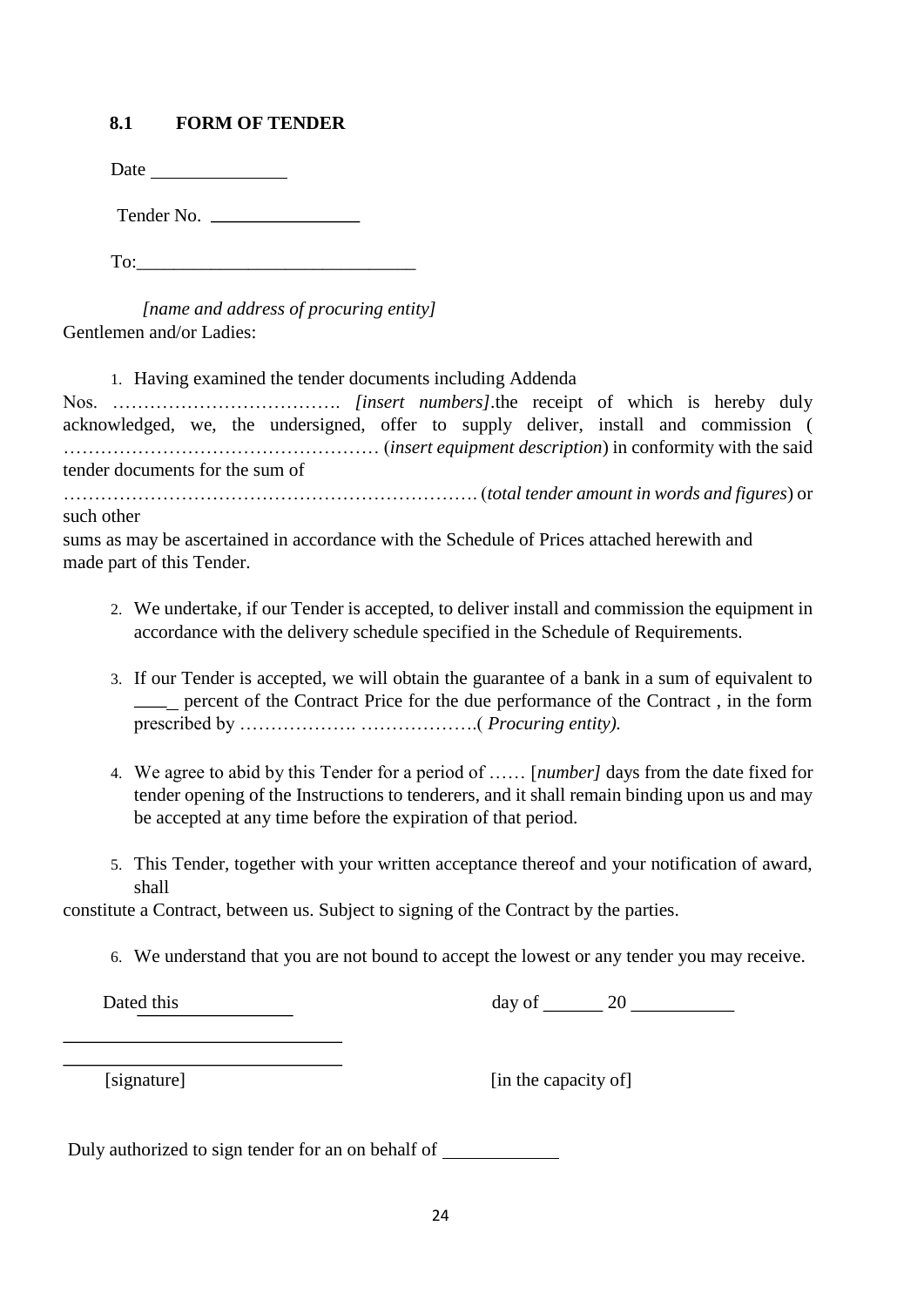## **8.2 CONFIDENTIAL BUSINESS QUESTIONNAIRE FORM (S33)**

You are requested to give the particulars indicated in Part 1 and either Part 2(a), 2(b) or 2 (c) whichever applied to your type of business

You are advised that it is a serious offence to give false information on this form

| $Part 1 - General:$                                                    |
|------------------------------------------------------------------------|
| <b>Business Name</b>                                                   |
| Location of business premises. Sub-county of ResidenceWard of          |
|                                                                        |
|                                                                        |
|                                                                        |
|                                                                        |
|                                                                        |
| Nature of Business                                                     |
|                                                                        |
| Registration Certificate No.                                           |
|                                                                        |
| Maximum value of business which you can handle at any one time – Kshs. |
|                                                                        |
|                                                                        |

 $\|$  If a Kenya Citizen, indicate under "Citizenship Details" whether by Birth, Naturalization or Registration.

| Part 2 (a) – Sole Proprietor |
|------------------------------|
|                              |
|                              |
|                              |
|                              |
|                              |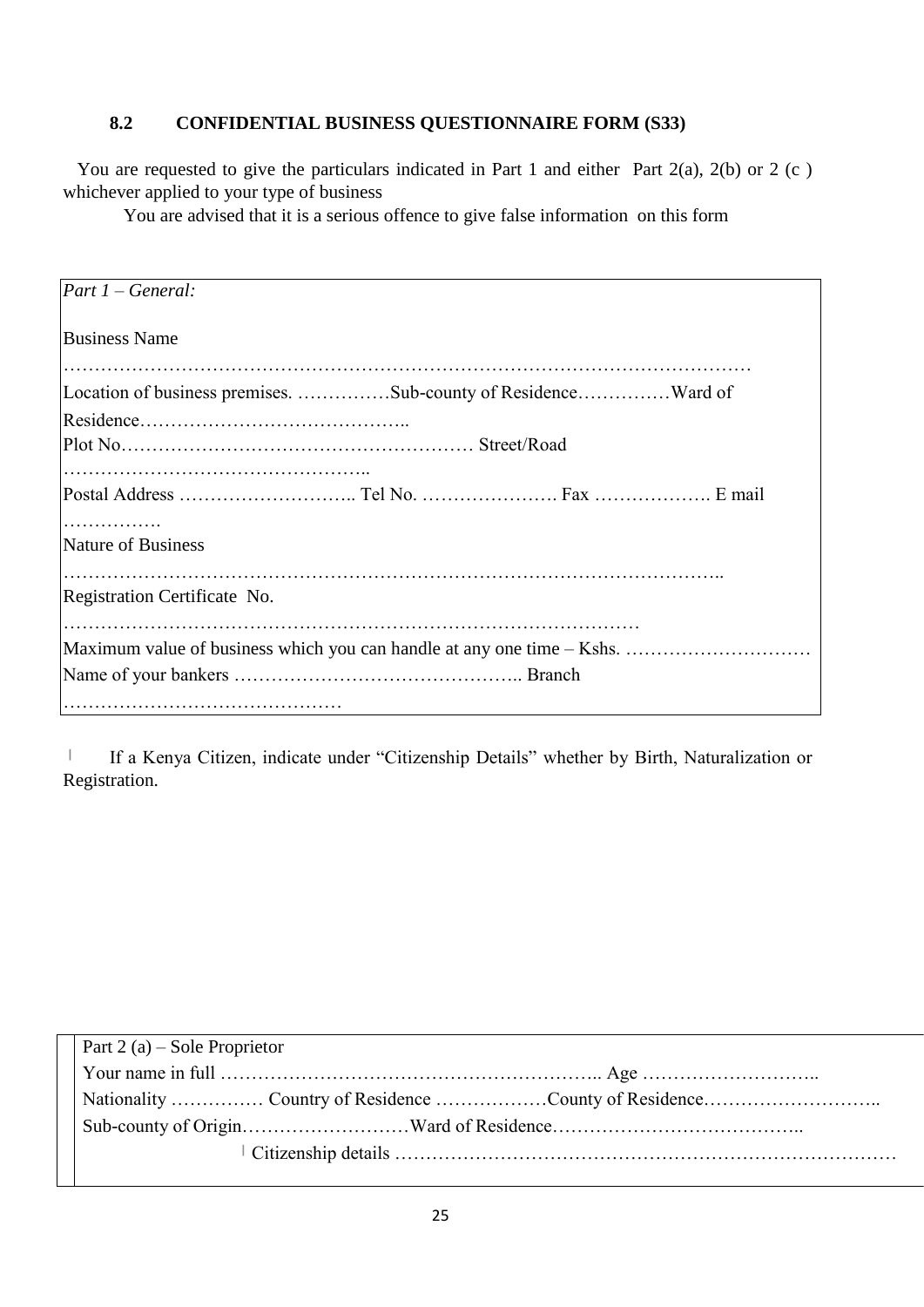| Part 2 (b) Partnership                                             |
|--------------------------------------------------------------------|
| Given details of partners as follows:                              |
| NameNationalityCounty of Residence<br>Sub-county of                |
| ResidenceWard of Residence Shares                                  |
| $\mathbf{1}$ .                                                     |
|                                                                    |
| 3.                                                                 |
|                                                                    |
|                                                                    |
|                                                                    |
| Part 2 (c) – Registered Company                                    |
|                                                                    |
| State the nominal and issued capital of company-                   |
|                                                                    |
|                                                                    |
| Given details of all directors as follows                          |
| Name Nationality County of Residence Sub-county of Residence  Ward |
| of Residence                                                       |
|                                                                    |
| <b>Shares</b>                                                      |
|                                                                    |
| 2.                                                                 |
| 3.                                                                 |
|                                                                    |
| 4.                                                                 |
|                                                                    |
|                                                                    |
|                                                                    |

## **8.3 SELF-DECLARATION FORM PURSUANT TO SECTION 62 OF PPADA ACT,2015 ANTI-CORRUPTION & ANTI-FRAUDULENT PRACTICE DECLARATION**

We (insert the name of the company / supplier)----------------------------------- declares and guarantees that no offer, gift or payment, consideration or benefit of any kind, which constitutes an illegal or corrupt practice or fraudulent practice has been or will be made to anyone by our organization or agent, either directly or indirectly, as an inducement or reward for the award or execution of this procurement.

We further make a declaration that the documents, certificates, licenses and any other information provided to Kitui county Government in support of this bid are authentic and genuine.

In the event the above is contravened we accept that the following shall apply :

- a) The Person shall be disqualified from entering into a contract for the procurement;
- b) If a contract has already been entered into with the Person, the contract shall be voidable at the option of the county Government of Kitui;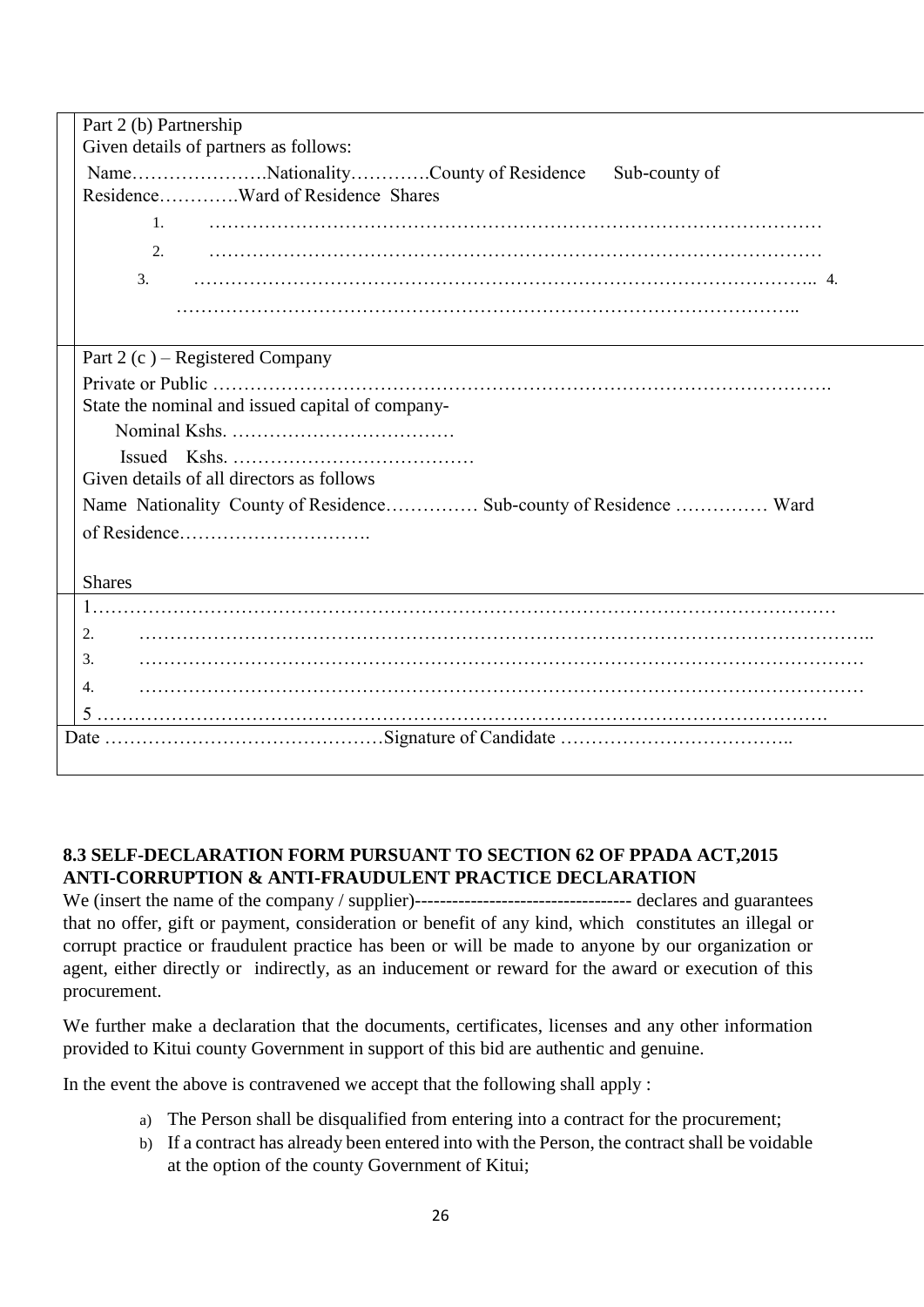- c) The voiding of a contract by the procuring entity under subsection (b) above does not limit any other legal remedy that the County Government of Kitui may have;
- d) Debarment proceedings shall be instituted in liaison with the PPRA.
- e) We shall take liability for all legal consequences.

#### **NON - DEBARMENT DECLARATION**

We (insert the name of the company / supplier) -------------------------------------declares that we have not been debarred from participating in public procurement proceeding.

#### **CONFLICT OF INTEREST**

We (insert the name of the company / supplier) -------------------------------------declares and guarantees that no director or any person who has any controlling interest in our organization is a Public Officer or State Officer or Member of a Committee/Board of the County Government of Kitui.

Name ………………………………Signature………………………..Date ………………

……………………………………………..

Company Seal / Business Stamp

Commissioner of oaths…………………………………………….

**NB: This form must be filled, signed and submitted by all bidders participating in this tender/quotation and it is a mandatory requirement.** 

#### **8.4 TENDER SECURITY FORM (Where Applicable )**

 Whereas ………………………………………. [*name of the tenderer]*  (hereinafter called "the tenderer") has submitted its tender dated …………. [*date of submission of tender]* for the supply, installation and commissioning of ……………………*[name and/or description of the equipment]* (hereinafter called "the Tender") ……………………………………….. KNOW ALL PEOPLE by these presents that WE ……………………… of ………………………. having our registered office at ………………… (hereinafter called "the Bank"), are bound unto …………….. [*name of Procuring entity*] (hereinafter called "the Procuring entity") in the sum of …………………….. for which payment well and truly to be made to the said Procuring entity, the Bank binds itself, its successors, and assigns by these presents. Sealed with the Common Seal of the said Bank this day of  $\frac{\ }{20}$   $\frac{20}{\ }$  .

THE CONDITIONS of this obligation are:-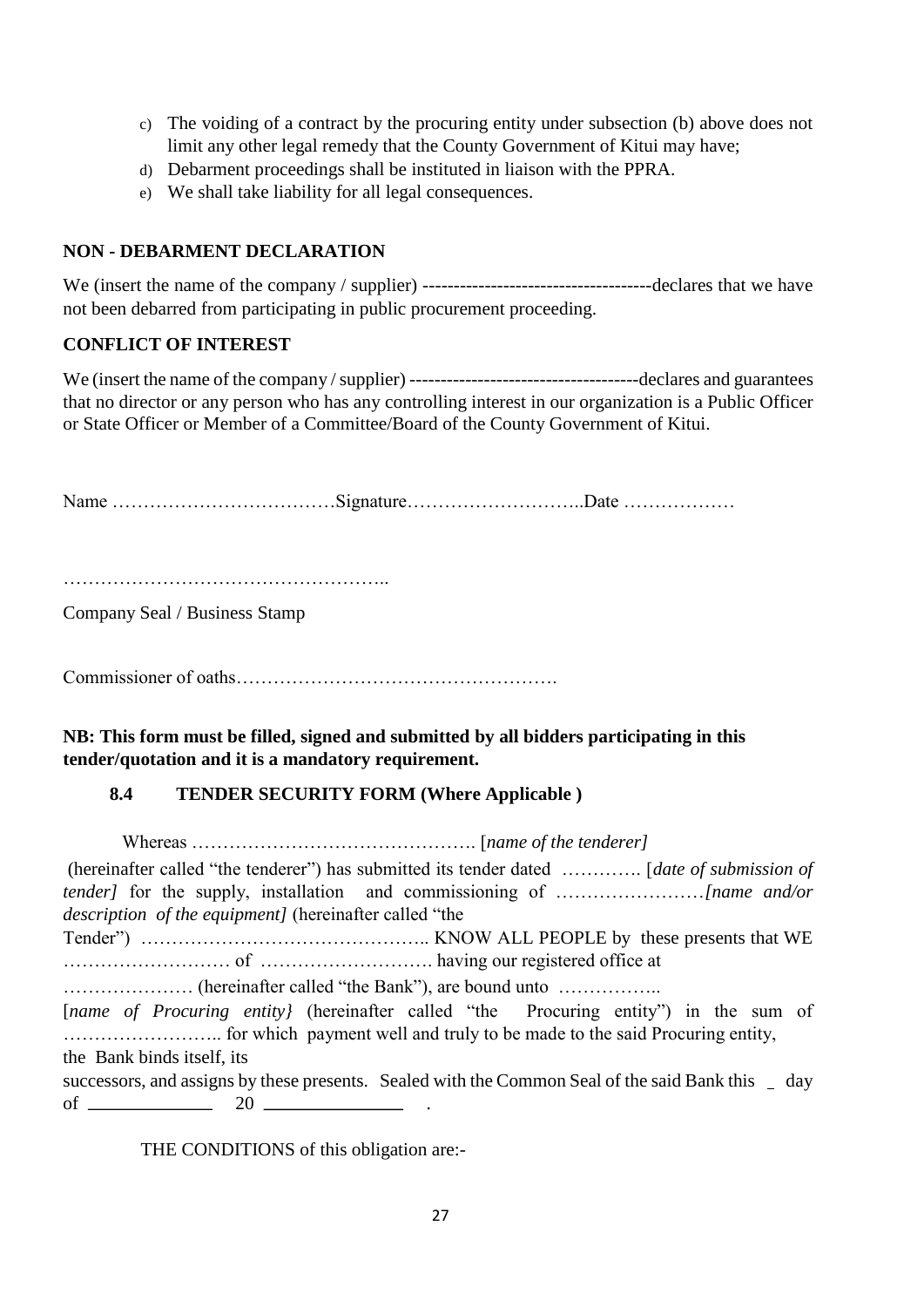- 1. If the tenderer withdraws its Tender during the period of tender validity specified by the tenderer on the Tender Form; or
- 2. If the tenderer, having been notified of the acceptance of its Tender by the Procuring entity during the period of tender validity:
	- (a) fails or refuses to execute the Contract Form, if required; or
	- (b) fails or refuses to furnish the performance security in accordance with the Instructions to tenderers;

We undertake to pay to the Procuring entity up to the above amount upon receipt of its first written demand, without the Procuring entity having to substantiate its demand, provided that in its demand the Procuring entity will note that the amount claimed by it is due to it, owing to the occurrence of one or both of the two conditions, specifying the occurred condition or conditions.

 This tender guarantee will remain in force up to and including thirty (30) days after the period of tender validity, and any demand in respect thereof should reach the Bank not later than the above date.

*[signature of the bank] (Amend accordingly if provided by Insurance Company)* 

## **8.5 CONTRACT FORM**

THIS AGREEMENT made the day of 20 between ……………… [*name of Procurement entity)* of ……….. [*country of Procurement entity]* (hereinafter called "the Procuring entity) of the one part and …………………….. [*name of tenderer]* of ………….. [*city and country of tenderer]* (hereinafter called "the tenderer") of the other part;

WHEREAS the Procuring entity invited tenders for certain goods ] and has accepted a tender by the tenderer for the supply of those goods in the sum of …………………………… [*contract price in words and figures]* (hereinafter called "the Contract Price).

#### NOW THIS AGREEMENT WITNESSETH AS FOLLOWS:

1. In this Agreement words and expressions shall have the same meanings as are respectively assigned to them in the Conditions of Contract referred to:

2. The following documents shall be deemed to form and be read and construed as part of this Agreement viz:

- (a) the Tender Form and the Price Schedule submitted by the tenderer (b) the Schedule of Requirements (c ) the Technical Specifications
	- (d) the General Conditions of Contract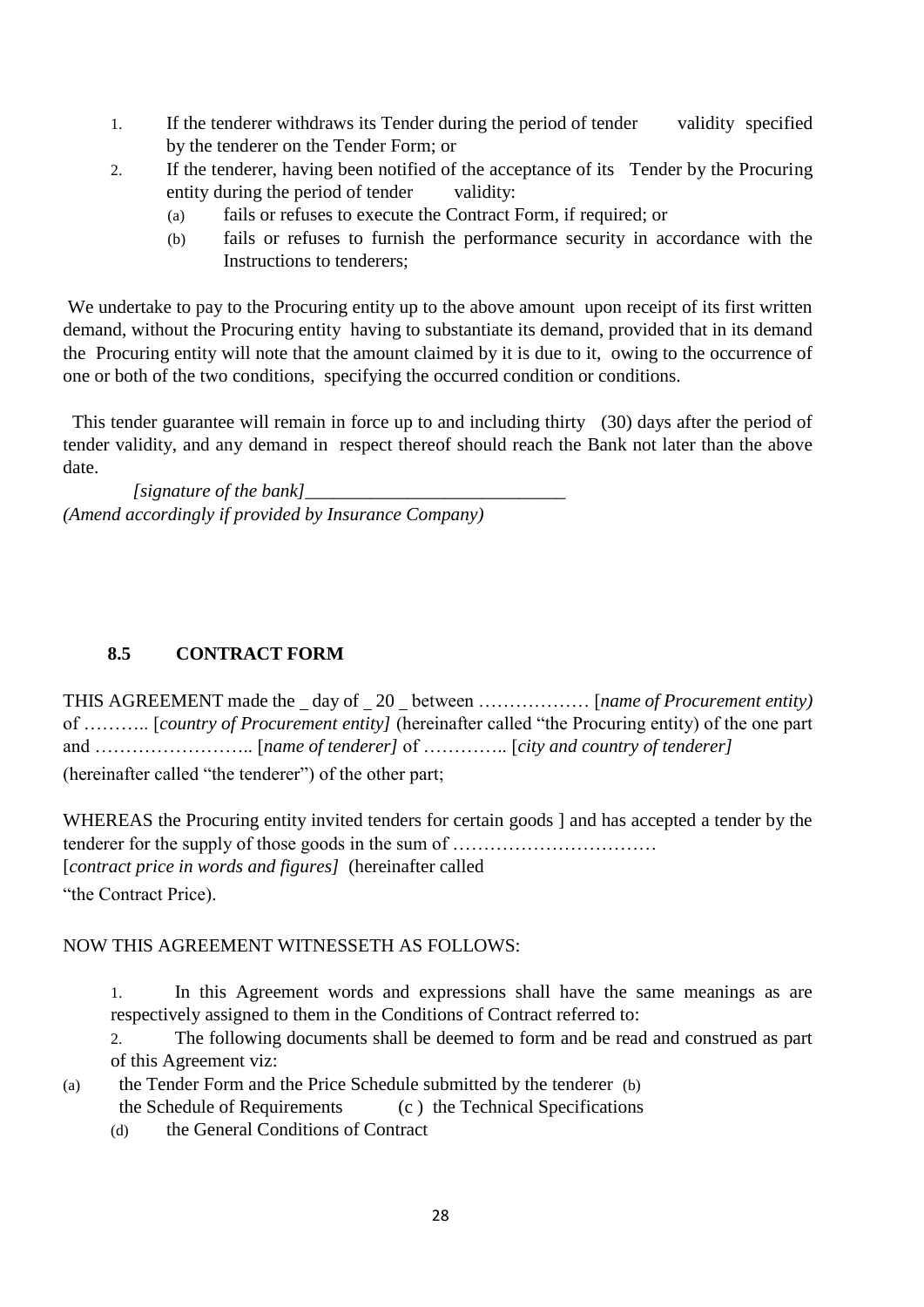(e) the Special Conditions of contract; and (f) the Procuring entity's Notification of Award

3. In consideration of the payments to be made by the Procuring entity to the tenderer as hereinafter mentioned, the tender hereby covenants with the Procuring entity to provide the goods and to remedy defects therein in conformity in all respects with the provisions of the **Contract** 

4. The Procuring entity hereby covenants to pay the tenderer in consideration of the provisions of the goods and the remedying of defects therein, the Contract Price or such other sum as may become payable under the provisions of the Contract at the times and in the manner prescribed by the contract.

IN WITNESS whereof the parties hereto have caused this Agreement to be executed in accordance with their respective laws the day and year first above written.

| Signed, sealed, delivered by     |          | the                                  |
|----------------------------------|----------|--------------------------------------|
|                                  | (for the |                                      |
| Procuring entity                 |          |                                      |
| Signed, sealed, delivered by the |          | (for the tenderer in the presence of |

*(Amend accordingly if provided by Insurance Company)* 

## **8.6 PERFORMANCE SECURITY FORM ..(N/A)**

To …………………………………………. [*name of Procuring entity]* 

WHEREAS …………………………………… [*name of tenderer*] (hereinafter called "the tenderer") has undertaken, in pursuance of Contract No. \_\_[*reference number of the contract]* dated 20  $\blacksquare$  to supply  $\ldots$   $\ldots$   $\ldots$   $\ldots$   $\ldots$   $\ldots$   $\ldots$ [*description of goods*] (hereinafter called "the Contract").

AND WHEREAS it has been stipulated by you in the said Contract that the tenderer shall furnish you with a bank guarantee by a reputable bank for the sum specified therein as security for compliance with the Tenderer's performance obligations in accordance with the Contract.

AND WHEREAS we have agreed to give the tenderer a guarantee:

THEREFORE WE hereby affirm that we are Guarantors and responsible to you, on behalf of the tenderer, up to a total of ………………………. [*amount of the guarantee in words and figure]* and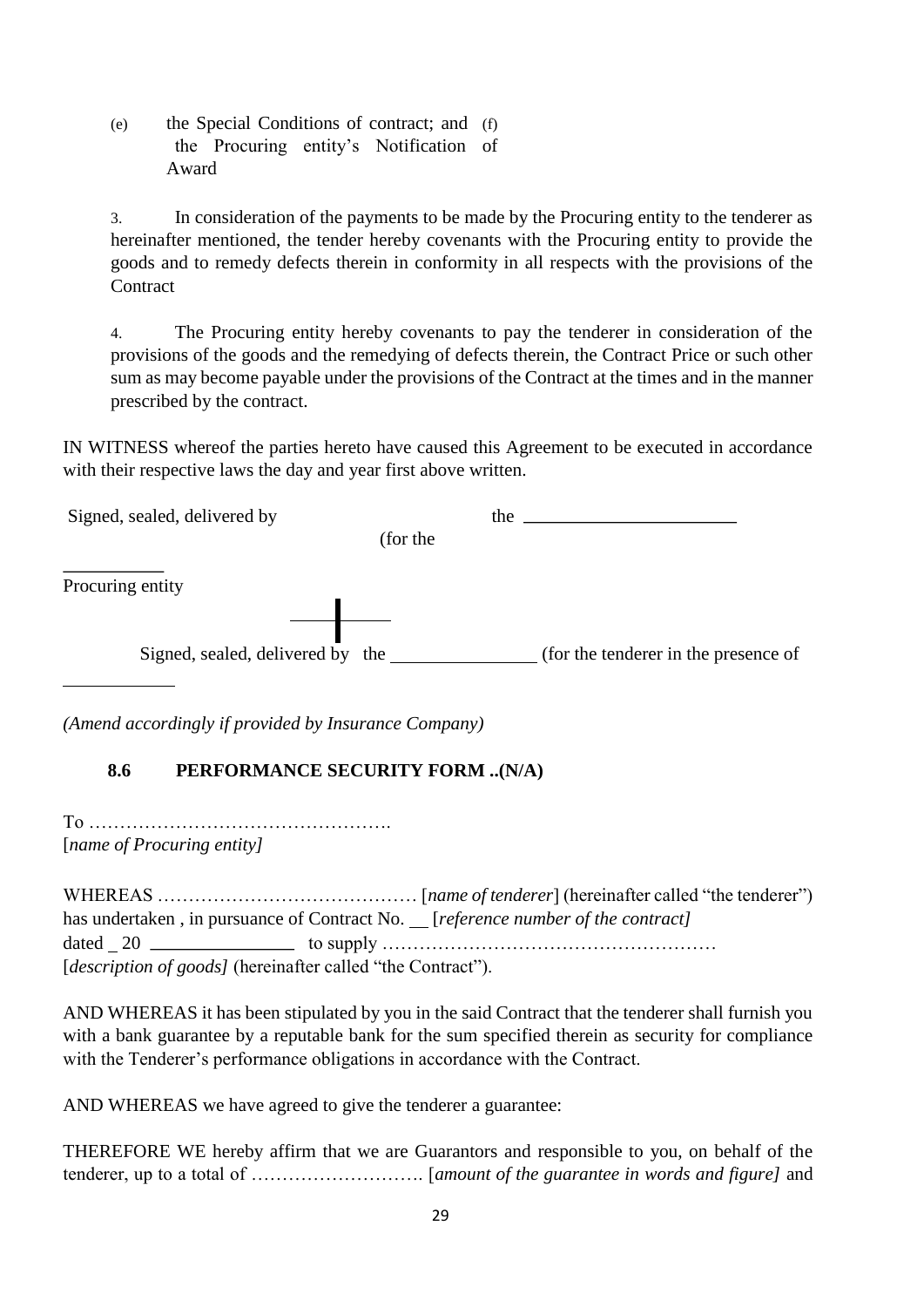we undertake to pay you, upon your first written demand declaring the tenderer to be in default under the Contract and without cavil or argument, any sum or sums within the limits of …………………….. [*amount of guarantee]* as aforesaid, without you needing to prove or to show grounds or reasons for your demand or the sum specified therein.

This guarantee is valid until the  $\frac{1}{20}$ 

Signed and seal of the Guarantors

*[name of bank or financial institution]* 

*[address]* 

*[date]* 

## **8.7 BANK GUARANTEE FOR ADVANCE PAYMENT FORM**

To ……………………………… [*name of Procuring entity]* 

*[name of tender] …………………..* 

Gentlemen and/or Ladies:

In accordance with the payment provision included in the Special Conditions of Contract, which amends the

General Conditions of Contract to provide for advance payment, …………………………………………………. [*name and address of tenderer]*(hereinafter called "the tenderer") shall deposit with the Procuring entity a bank guarantee to guarantee its proper and faithful performance under the said Clause of the Contract in an amount of …… …………………. [*amount of guarantee in figures and words].* 

We, the ……………………………. [*bank or financial institutions]*, as instructed by the tenderer, agree unconditionally and irrevocably to guarantee as primary obligator and not as surety merely, the payment to the Procuring entity on its first demand without whatsoever right of objection on our part and without its first claim to the tenderer, in the amount not exceeding …………………… [*amount of guarantee in figures and words]*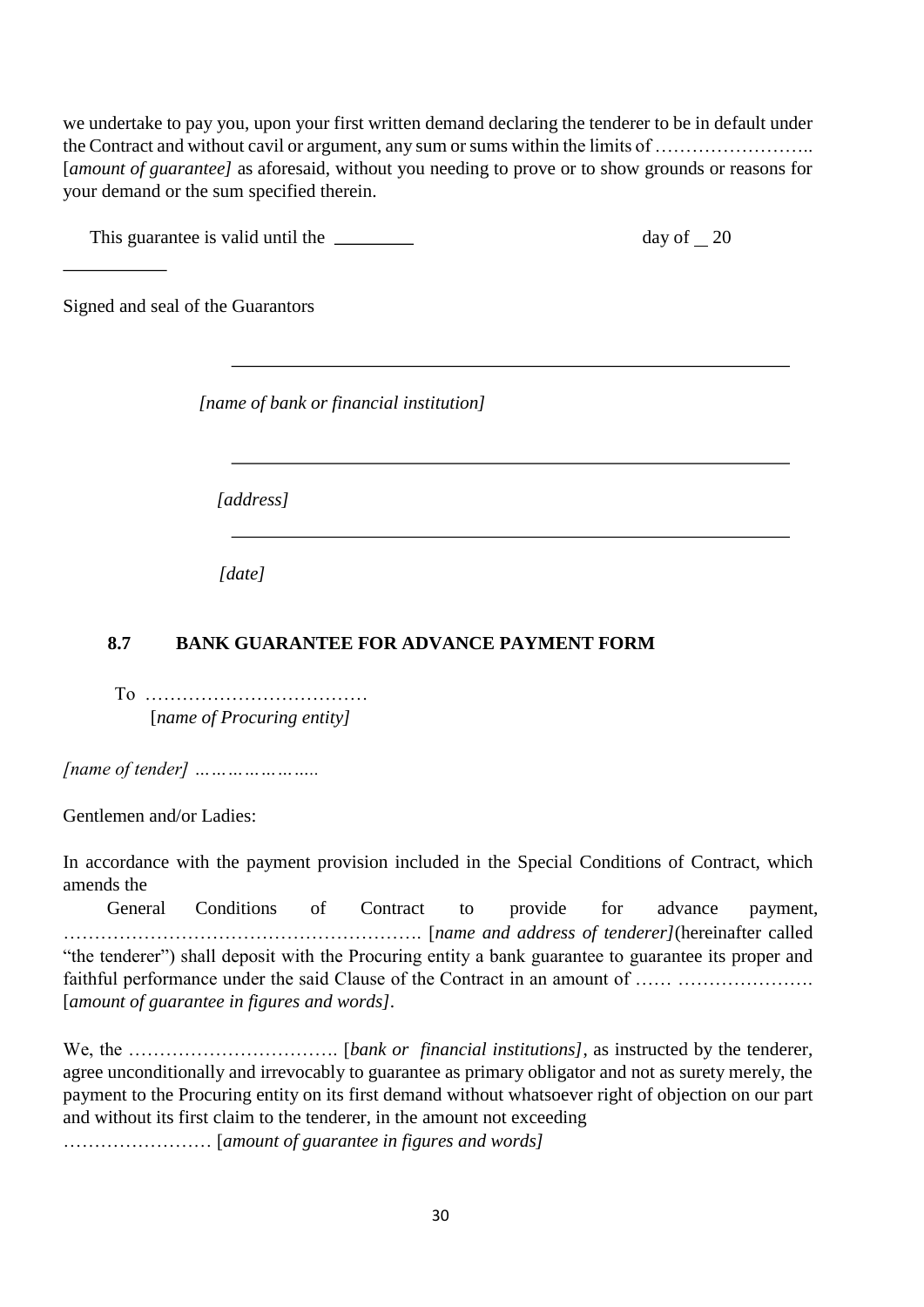We further agree that no change or addition to or other modification of the terms of the Contract to be performed there-under or of any of the Contract documents which may be made between the Procuring entity and the tenderer, shall in any way release us from any liability under this guarantee, and we hereby waive notice of any such change, addition, or modification.

This guarantee shall remain valid in full effect from the date of the advance payment received by the tenderer under the Contract until ………… [*date]*.

Yours truly,

Signature and seal of the Guarantors

*[name of bank or financial institution]* 

*[address]* 

## *[date]*  **8.8 MANUFACTURER'S AUTHORIZATION FORM**

To [*name of the Procuring entity] ………………….* 

WHEREAS …………………………………………………………[ *name of the manufacturer]* who are established and reputable manufacturers of ………………….. [*name and/or description of the goods]* having factories at ………………………………… [*address of factory]* do hereby authorize ………………………… [*name and address of Agent]* to submit a tender, and subsequently negotiate and sign the Contract with you against tender No. ………………………. [*reference of the Tender]* for the above goods manufactured by us.

We hereby extend our full guarantee and warranty as per the General Conditions of Contract for the goods offered for supply by the above firm against this Invitation for Tenders.

[*signature for and on behalf of manufacturer]* 

*Note:* This letter of authority should be on the letterhead of the Manufacturer and should be signed by a person competent.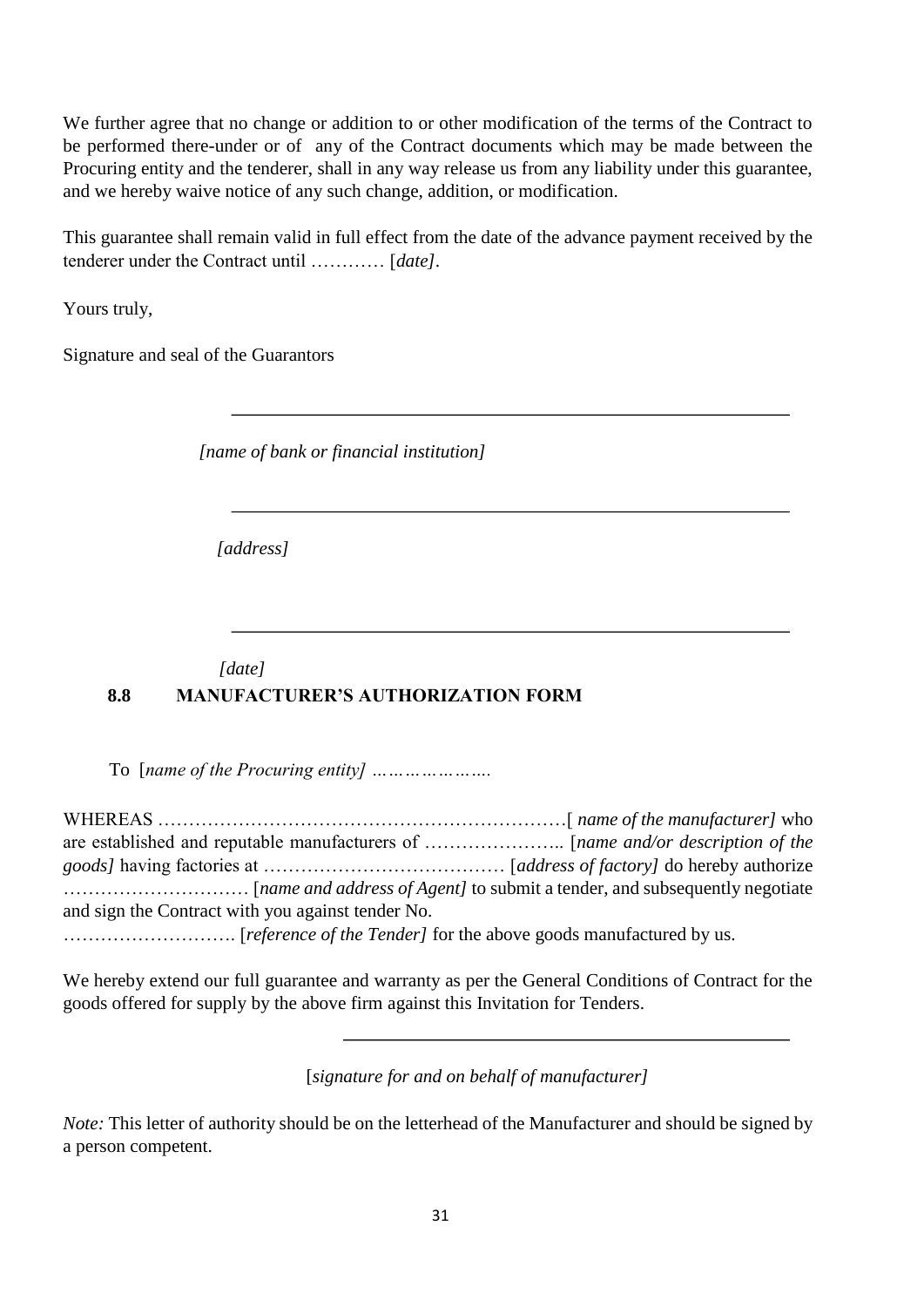#### **8.9 LETTER OF NOTIFICATION OF AWARD**

| <b>Address of Procuring Entity</b>                                                                  |                                                                                                       |  |
|-----------------------------------------------------------------------------------------------------|-------------------------------------------------------------------------------------------------------|--|
|                                                                                                     | To:                                                                                                   |  |
|                                                                                                     |                                                                                                       |  |
| RE: Tender No. 2008 and 2008 and 2008 and 2008 and 2008 and 2008 and 2008 and 2008 and 2008 and 200 |                                                                                                       |  |
|                                                                                                     |                                                                                                       |  |
|                                                                                                     | This is to notify that the contract's stated below under the above mentioned tender have been awarded |  |

to you.

- 1. Please acknowledge receipt of this letter of notification signifying your acceptance.
- 2. The contract/contracts shall be signed by the parties within 30 days of the date of this letter but not earlier than 14 days from the date of the letter.
- 3. You may contact the officer(s) whose particulars appear below on the subject matter of this letter of notification of award.

*(FULL PARTICULARS)* 

#### SIGNED FOR ACCOUNTING OFFICER

l,

## **8.10 FORM RB 1 REPUBLIC OF KENYA PUBLIC PROCUREMENT ADMINISTRATIVE REVIEW BOARD**

APPLICATION NO…………….OF……….….20……...

#### **BETWEEN**

…………………………………………….APPLICANT

AND

…………………………………RESPONDENT *(Procuring Entity*)